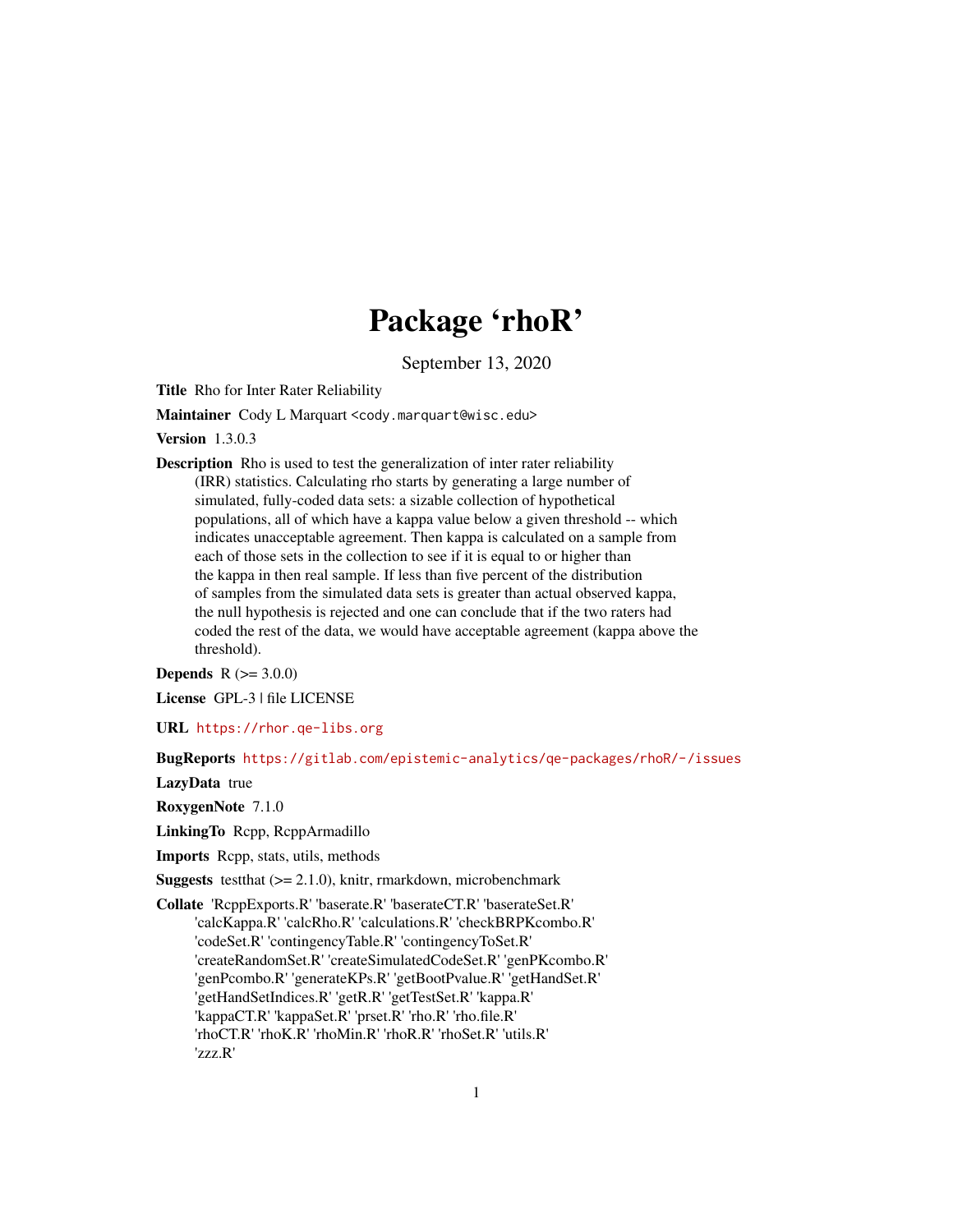# NeedsCompilation yes

Author Brendan Eagan [aut], Brad Rogers [aut], Rebecca Pozen [aut], Cody L Marquart [cre, aut] (<https://orcid.org/0000-0002-3387-6792>), David Williamson Shaffer [aut]

Repository CRAN

Date/Publication 2020-09-13 14:20:03 UTC

# R topics documented:

|             | 3              |
|-------------|----------------|
|             | 3              |
|             | $\overline{4}$ |
|             | 5              |
| baserateSet | 5              |
| codeSet     | 6              |
|             | 7              |
|             | 7              |
|             | 8              |
|             | 9              |
|             | 10             |
|             | 10             |
|             | 11             |
|             | 11             |
|             | 12             |
|             | 12             |
|             | 13             |
|             | 14             |
|             | 14             |
|             | 15             |
|             | 15             |
| recall      | 16             |
|             | 16             |
|             | 18             |
|             | 19             |
|             | 21             |
|             | 22             |
|             | 23             |
|             | 24             |
|             | 25             |
|             | 25             |
|             |                |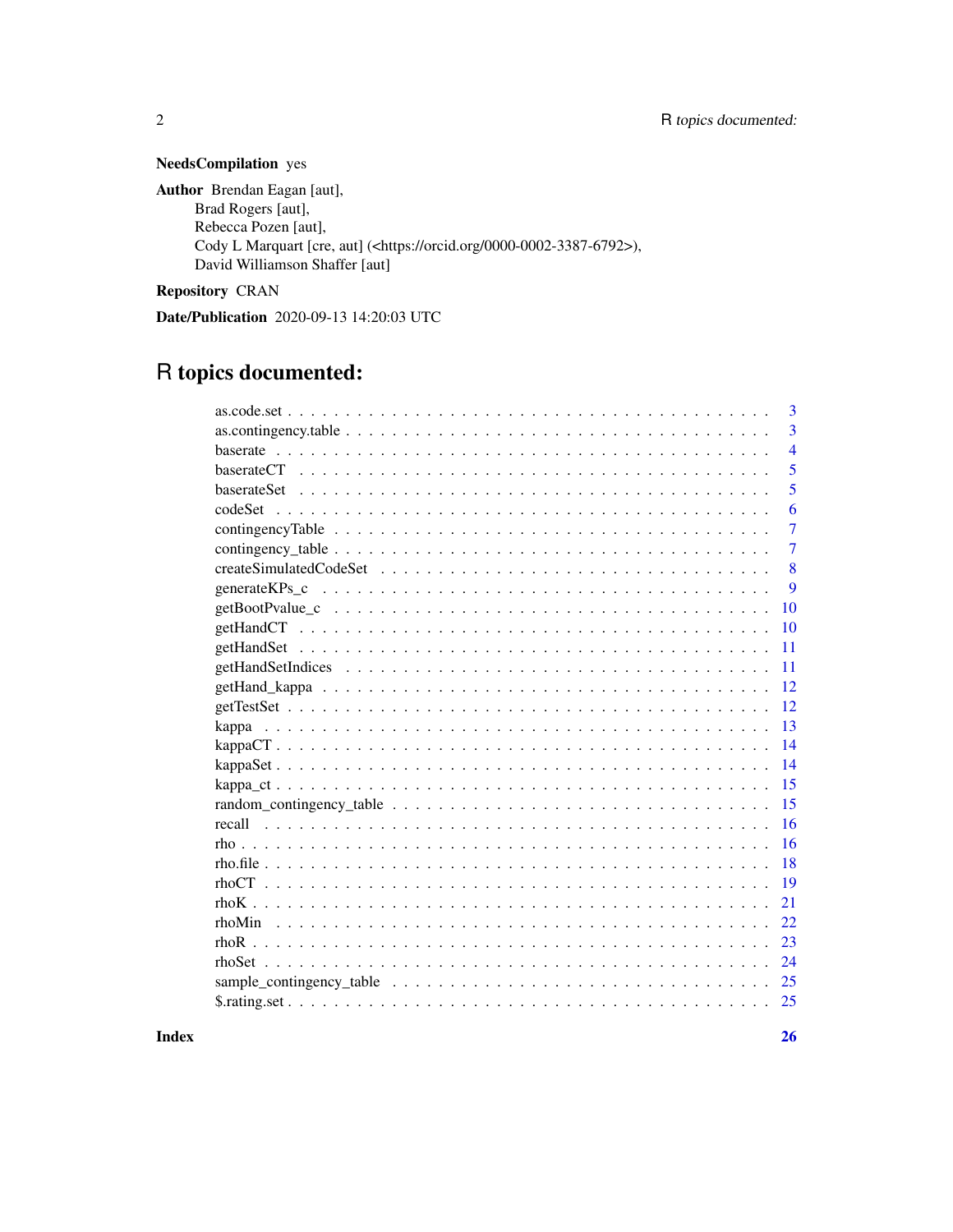<span id="page-2-0"></span>

Convert codeset to contingency table

#### Usage

as.code.set(x)

# Arguments

x matrix contingency table (2x2)

#### Value

2-column matrix representation of the contingency table

as.contingency.table *Convert a codeset to a contingency table*

# Description

Convert a codeset to a contingency table

# Usage

as.contingency.table(x)

# Arguments

x codeset

#### Value

contingency table as a 2x2 matrix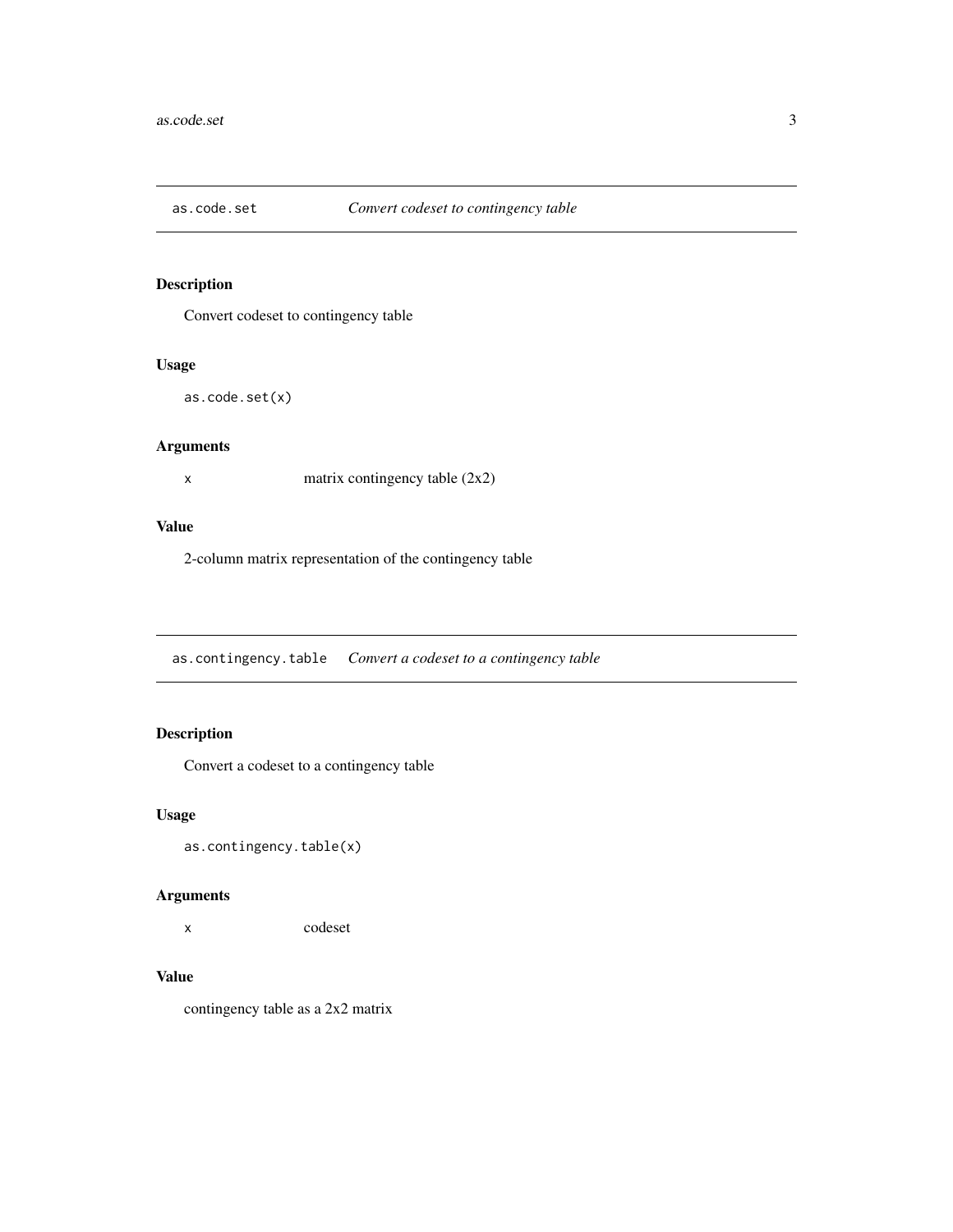<span id="page-3-1"></span><span id="page-3-0"></span>

This function calculates the baserate of the first rater, second rater, and the average of both the raters.

#### Usage

baserate(data)

#### Arguments

data The [testSet](#page-11-1) or [contingencyTable](#page-6-1) for which the baserate is calculatede

# Details

A baserate is the percentage, as a decimal, that a positive code appears in data (either a [codeSet](#page-5-1) or [contingencyTable](#page-6-1)) for a given rater. It is assumed that the first rater is more experienced and thus provides a better estimation of the actual baserate for a given code, so the first rater's baserate is often used as if it is the actual baserate. If the raters are assumed to have the same experience level, the average baserate may give a better estimation. If the second rater is more experienced, the second rater's baserate may give a better estimation. Functions assume that the first rater is the more experienced rater and thus uses the first rater's baserate as the overall baserate estimation.

#### Value

A list of the format:

firstBaserate The percentage of the data for which a positive code, or a 1, appears in the first rater

secondBaserate The percentage of the data for which a positive code, or a 1, appears in the second rater

averageBaserate The average of the firstBaserate and secondBaserate.

# See Also

[baserateSet](#page-4-1) and [baserateCT](#page-4-2)

#### Examples

```
#Given a code set
baserate(data = codeSet)
```
#Given a contingency Table baserate(data = contingencyTable)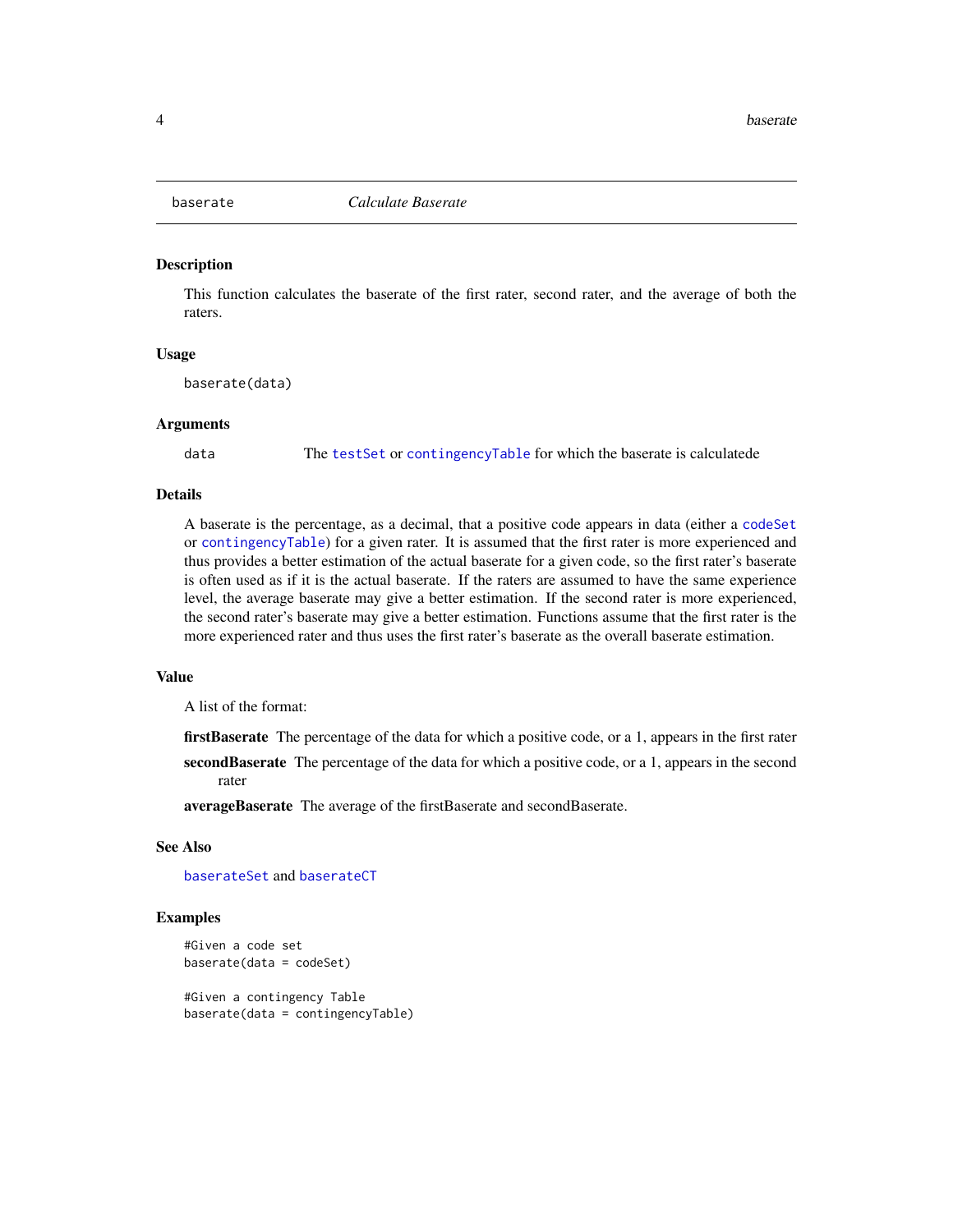<span id="page-4-2"></span><span id="page-4-0"></span>

This function calculates the baserate of the first rater, second rater, and the average of both the raters. Called by [baserate](#page-3-1).

#### Usage

baserateCT(CT)

#### Arguments

CT The [contingencyTable](#page-6-1) for which the baserate is calculated

# Value

A list of the format:

firstBaserate The percentage of the data for which a positive code, or a 1, appears in the first rater secondBaserate The percentage of the data for which a positive code, or a 1, appears in the second rater

averageBaserate The average of the firstBaserate and secondBaserate.

#### See Also

[baserate](#page-3-1) and [baserateSet](#page-4-1)

<span id="page-4-1"></span>baserateSet *Calculate Baserate (Set)*

### Description

This function will calculate the baserate of the first rater, second rater, and the average of both the raters. Called by [baserate](#page-3-1).

# Usage

```
baserateSet(set)
```
#### Arguments

set The [codeSet](#page-5-1) for which the baserate is calculated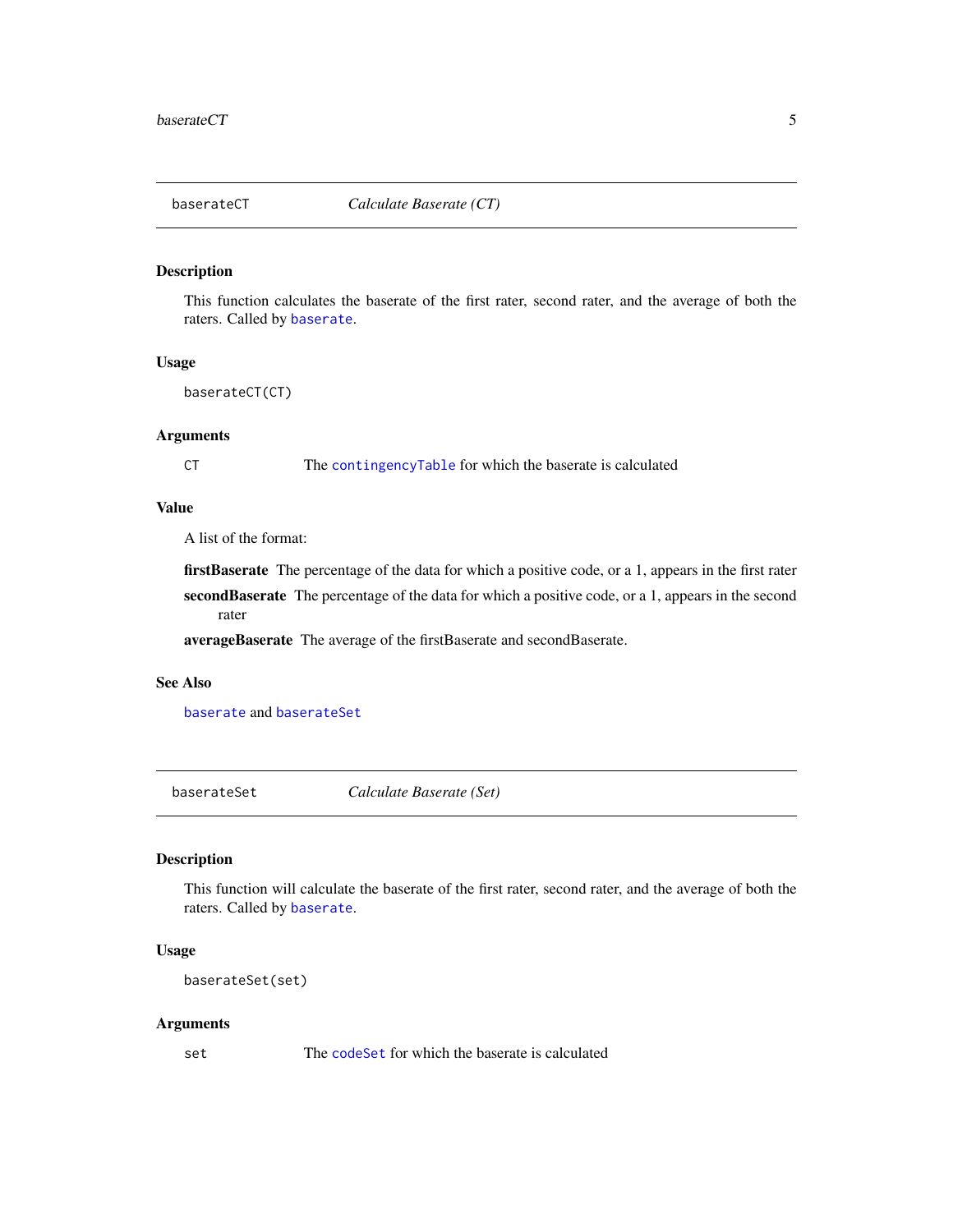# <span id="page-5-0"></span>Value

A list of the format:

firstBaserate The percentage that a positive code, or a 1, appears in the first rater

secondBaserate The percentage that a positive code, or a 1, appears in the second rater

averageBaserate The average percentage that a positive code, or a 1, appears in either of the two raters

# See Also

[baserate](#page-3-1) and [baserateCT](#page-4-2)

<span id="page-5-1"></span>codeSet *codeSet*

#### Description

A codeSet is a Nx2 binary matrix in which the first column corresponds to the first rater and the second column corresponds to the second rater.

#### Usage

codeSet

#### Format

The codeSet is an object of class matrix with n rows and two columns.

# Examples

```
#An example codeSet
firstRate = c(1,1,1,1,rep(0,36))secondRater = c(1,1,1,0,1,1,rep(0,34))exampleSet = cbind(firstRater,secondRater)
```
#This set is included in the package under the variable name "codeSet".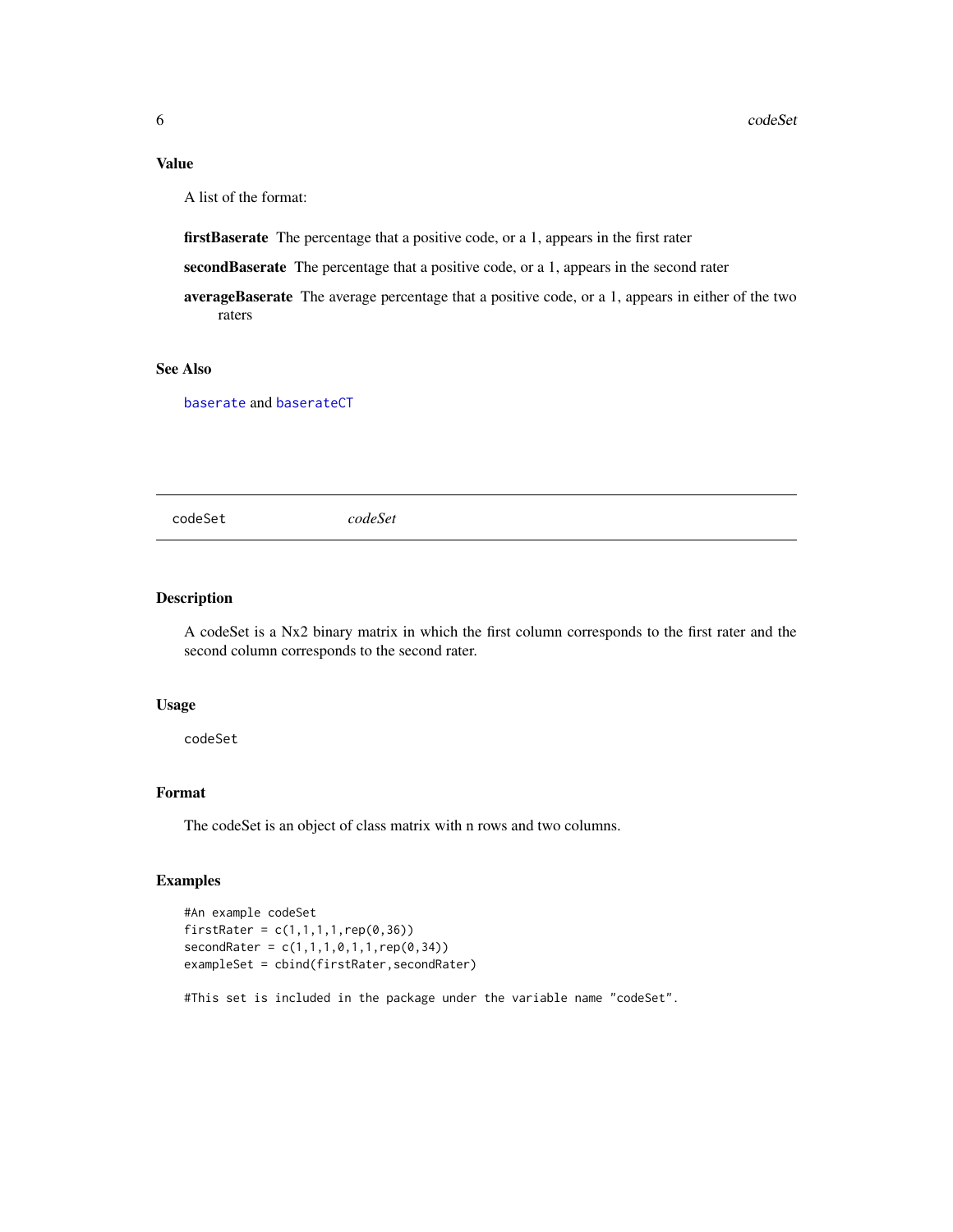<span id="page-6-1"></span><span id="page-6-0"></span>contingencyTable *contingencyTable*

#### Description

A contingency Table is a 2x2 matrix that contains the counts of all combinations of positive and negative ratings made by two raters.

#### Usage

contingencyTable

#### Format

The contingency Table is an object of class matrix with two rows and two columns. The ordering of the combination vector input to the matrix is as follows: c(Rater1Positive & Rater2Positive, Rater1Negative & Rater2Positive, Rater1Positive & Rater2Negative, Rater1Negative & Rater2Negative).

# Examples

```
#An example contingencyTable
ct = matrix(c(3, 2, 1, 34), nrow = 2, ncol = 2)
```
#This contingencyTable is included in the package under the variable name "contingencyTable".

contingency\_table *contingency\_table*

#### Description

Create a contingency table using the provied precision, recall, baserate, and length.

#### Usage

```
contingency_table(precision, rec, length, baserate)
```

| precision | double |
|-----------|--------|
| rec       | double |
| length    | int    |
| baserate  | double |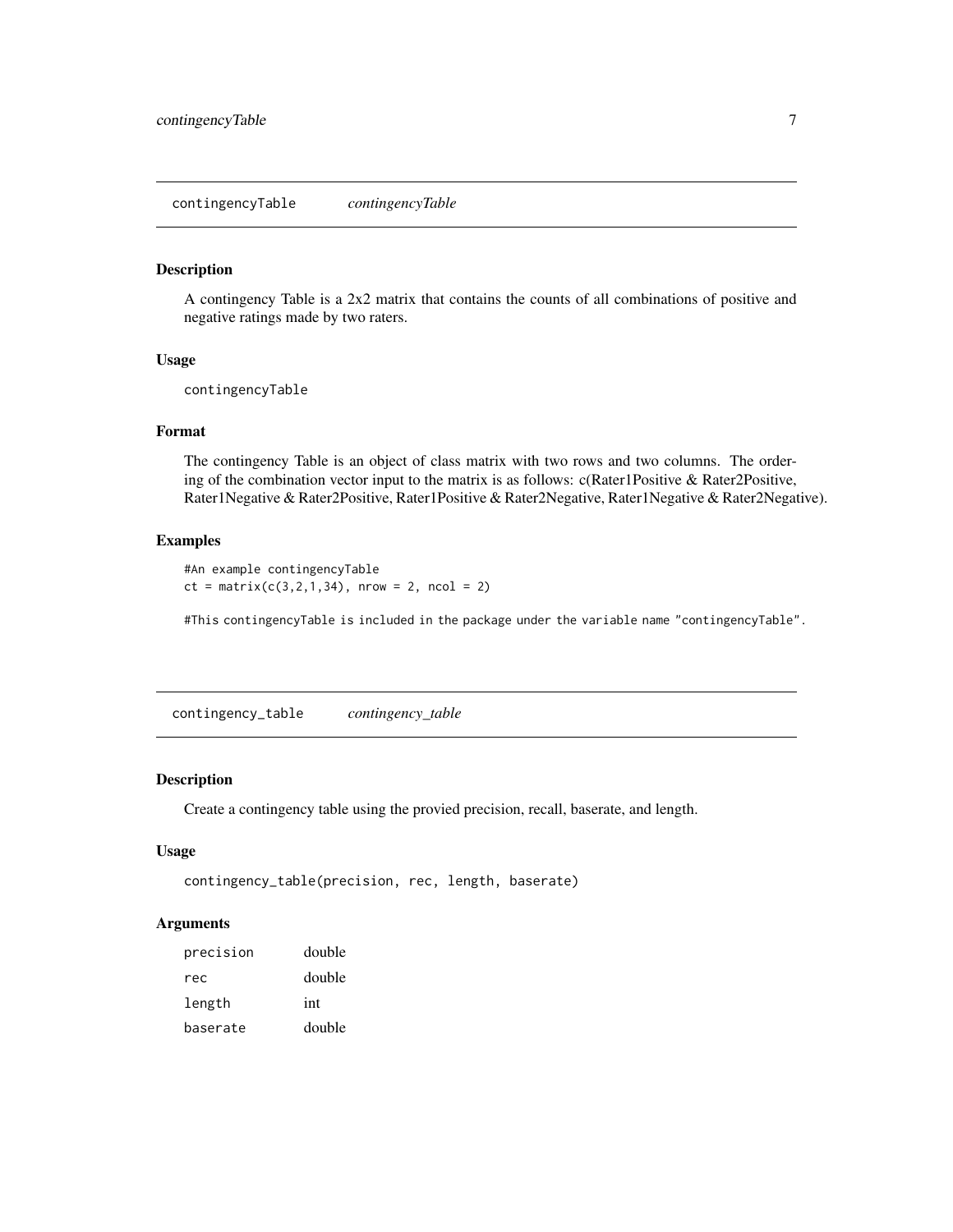<span id="page-7-1"></span><span id="page-7-0"></span>createSimulatedCodeSet

*Create Simulated codeSet*

#### Description

Creates a simulated [codeSet](#page-5-1) with the given parameters

# Usage

```
createSimulatedCodeSet(
  length,
  baserate,
  kappaMin,
  kappaMax,
  precisionMin,
  precisionMax,
  ...,
  tries = 50
\mathcal{L}
```
## Arguments

| length       | the length of the simulated code Set to be created                                                                   |
|--------------|----------------------------------------------------------------------------------------------------------------------|
| baserate     | the baserate of the simulated codeSet                                                                                |
| kappaMin     | the minimum kappa of the simulated codeSet                                                                           |
| kappaMax     | the maximum kappa of the simulated codeSet                                                                           |
| precisionMin | the minimum precision of the simulated codeSet                                                                       |
| precisionMax | the maximum precision of the simulated codeSet                                                                       |
| .            | Parameters passed to createRandomSet (e.g. type = "set" or type = "ct")                                              |
| tries        | the maximum number of tries to generate a valid set, smaller set lengths may<br>require an increased number of tries |

# Details

[codeSet](#page-5-1)s are generated by first picking a random kappa within its range and a random precision within its range. If the random kappa, random precision, and baserate are not mathematically possible, then the precision is resampled from a range of mathematically possible values within its range. A unique simulated [codeSet](#page-5-1) is then constructed given these parameters.

# Value

A [codeSet](#page-5-1) that fulfills the given parameters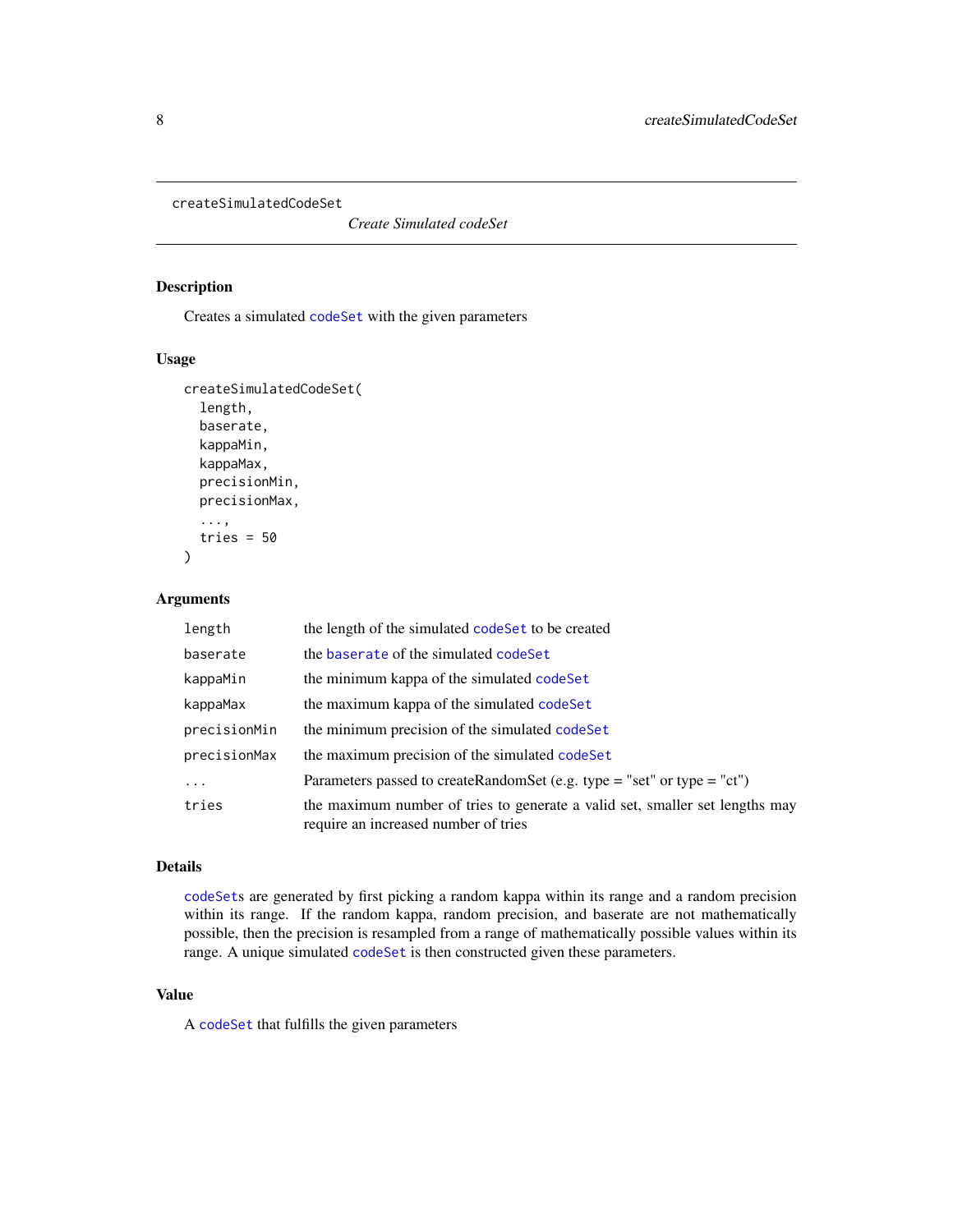<span id="page-8-0"></span>generateKPs\_c *generate\_kp\_list*

# Description

generate\_kp\_list

# Usage

```
generate_kp_list(
 numNeeded,
 baserate,
 kappaMin,
 kappaMax,
 precisionMin,
 precisionMax,
 distributionType = 0L,
 distributionLength = 10000L
)
```
# Arguments

| numNeeded                  | int                                |  |  |
|----------------------------|------------------------------------|--|--|
| baserate                   | double                             |  |  |
| kappaMin                   | double                             |  |  |
| kappaMax                   | double                             |  |  |
| precisionMin               | double                             |  |  |
| precisionMax               | double                             |  |  |
| distributionType           |                                    |  |  |
|                            | int 0 - normal (default), 1 - bell |  |  |
| distributionLength<br>long |                                    |  |  |

# Value

matrix of kappa and precision values (column 1 as precision)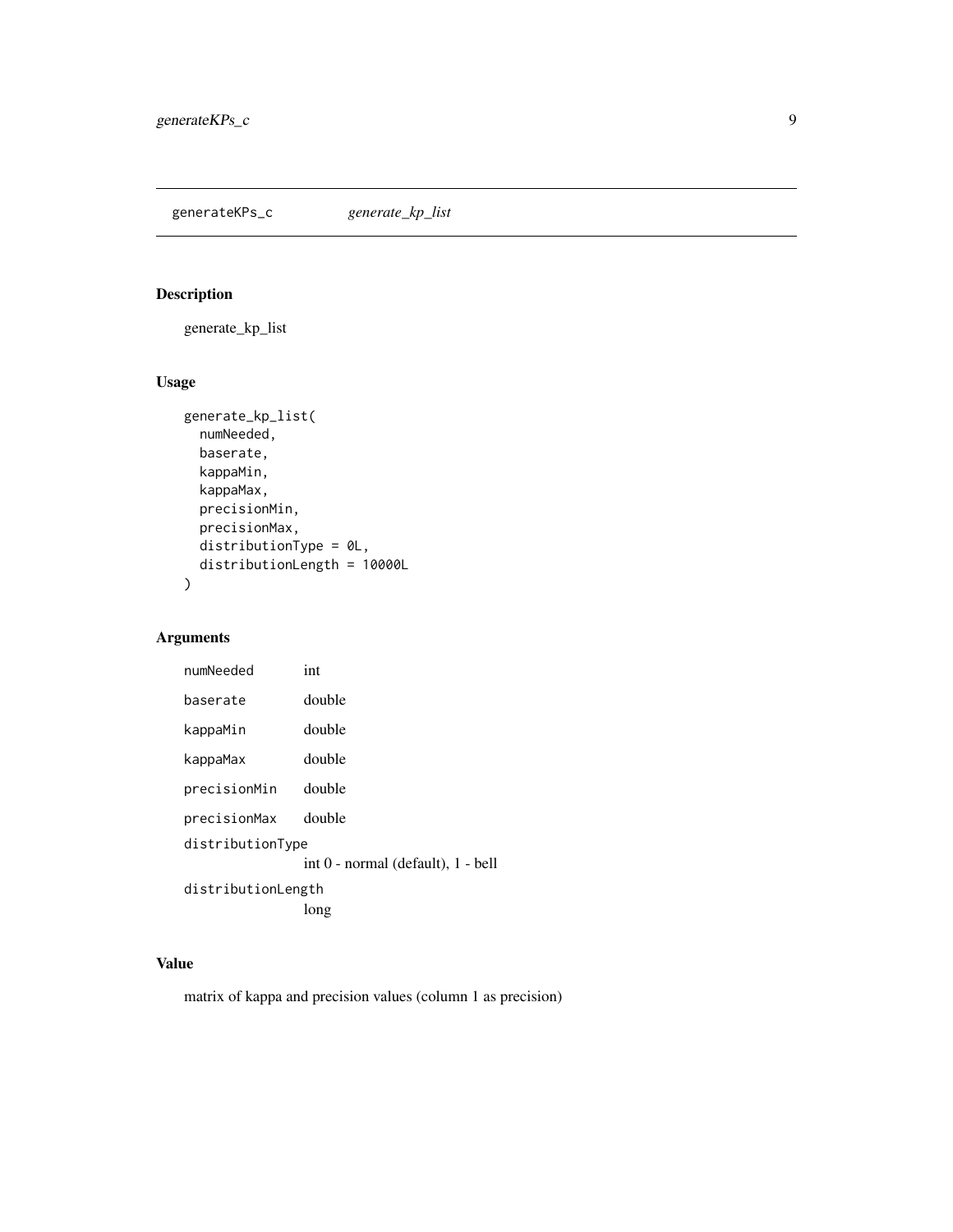<span id="page-9-0"></span>getBootPvalue\_c *getBootPvalue\_c*

#### Description

returns the percentage of the time that the distribution was greater or equal to the observed kappa if the result is less than the mean of the distribution, than the p value is 1 else return the number of times that the distribution is greater than the result as a percentage of the total number of items in the distribution

### Usage

```
getBootPvalue_c(distribution, result)
```
# Arguments

| distribution | vector of calculated kappas                |
|--------------|--------------------------------------------|
| result       | double calculated kappa to compare against |

# Value

double calculated p-value

| getHandCT | Get Handset |  |
|-----------|-------------|--|
|           |             |  |

# Description

This function is to get a handset of a set and calculate the kappa

# Usage

```
getHandCT(full.ct, handSetLength, handSetBaserate, as_kappa = TRUE)
```
#### Arguments

| full.ct         | This is the set to take a handset of                                                    |
|-----------------|-----------------------------------------------------------------------------------------|
| handSetLength   | This is the length of the handset to take                                               |
| handSetBaserate |                                                                                         |
|                 | This is the minimum baserate to inflate the handset to                                  |
| as_kappa        | If FALSE then return the hand Set, if TRUE (default) return the kappa of the<br>handSet |

# Value

The function returns the handSet if returnSet is TRUE or the kappa of the handSet if not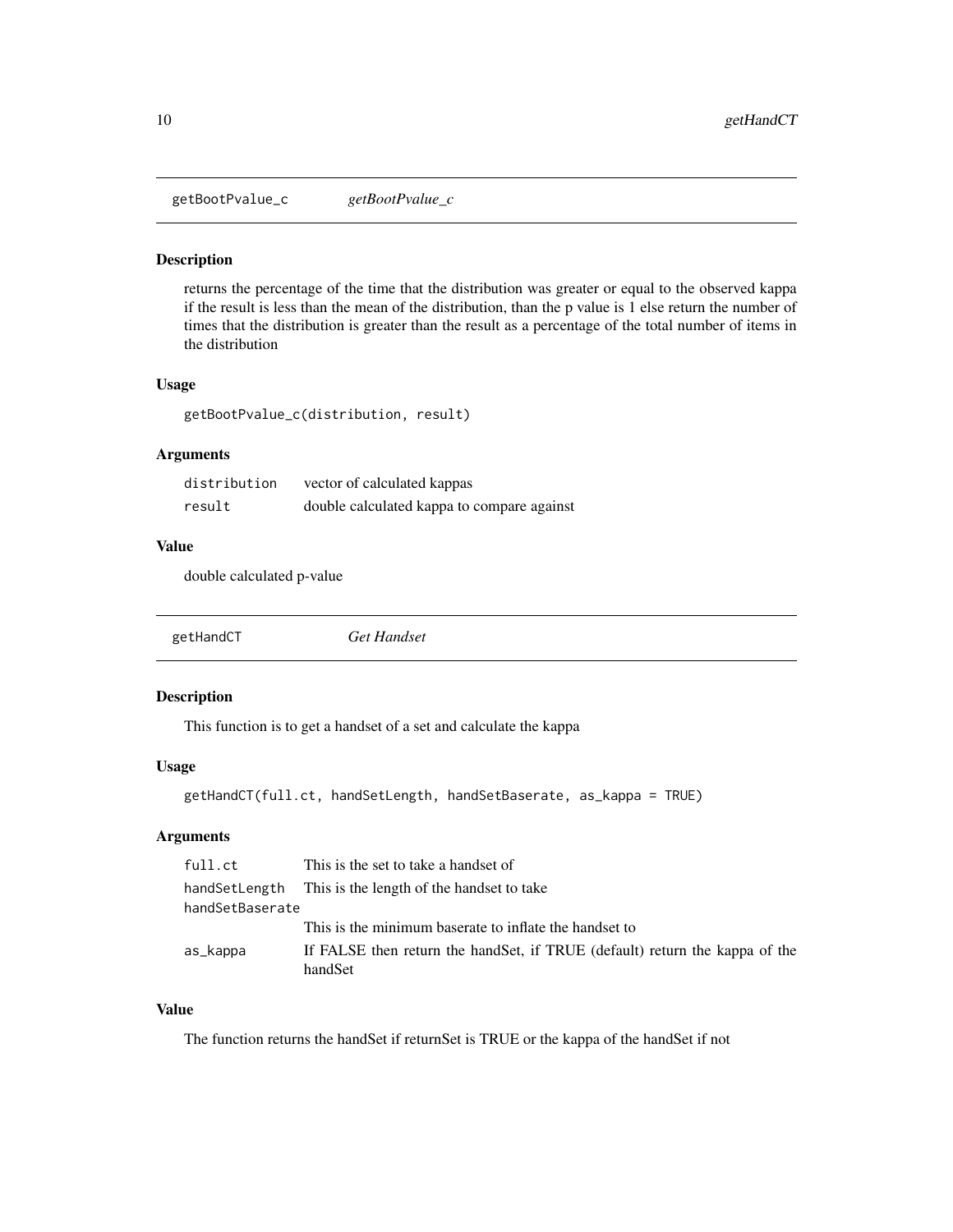<span id="page-10-0"></span>

This function is to get a handset of a set and calculate the kappa

# Usage

```
getHandSet(set, handSetLength, handSetBaserate, returnSet = FALSE)
```
# Arguments

| set             | This is the set to take a handset of                                         |
|-----------------|------------------------------------------------------------------------------|
|                 | hand Set Length This is the length of the hand set to take                   |
| handSetBaserate |                                                                              |
|                 | This is the minimum baserate to inflate the handset to                       |
| returnSet       | If TRUE, then return the hand Set if FALSE, return the kappa of the hand Set |

### Value

The function returns the handSet if returnSet is TRUE or the kappa of the handSet if not

getHandSetIndices *Generate a Handset*

#### Description

Generate a vector representing indices of set, using the handSetBaserate to determine the minimum number of indices that are positive

#### Usage

```
getHandSetIndices(set, handSetLength = 20, handSetBaserate = 0.2)
```
#### Arguments

| set             | matrix of two columns                                                 |
|-----------------|-----------------------------------------------------------------------|
|                 | handSetLength number of indices to find                               |
| handSetBaserate |                                                                       |
|                 | number between 0 and 1 to use as a minimum number of positive indices |

# Value

vector of indices from set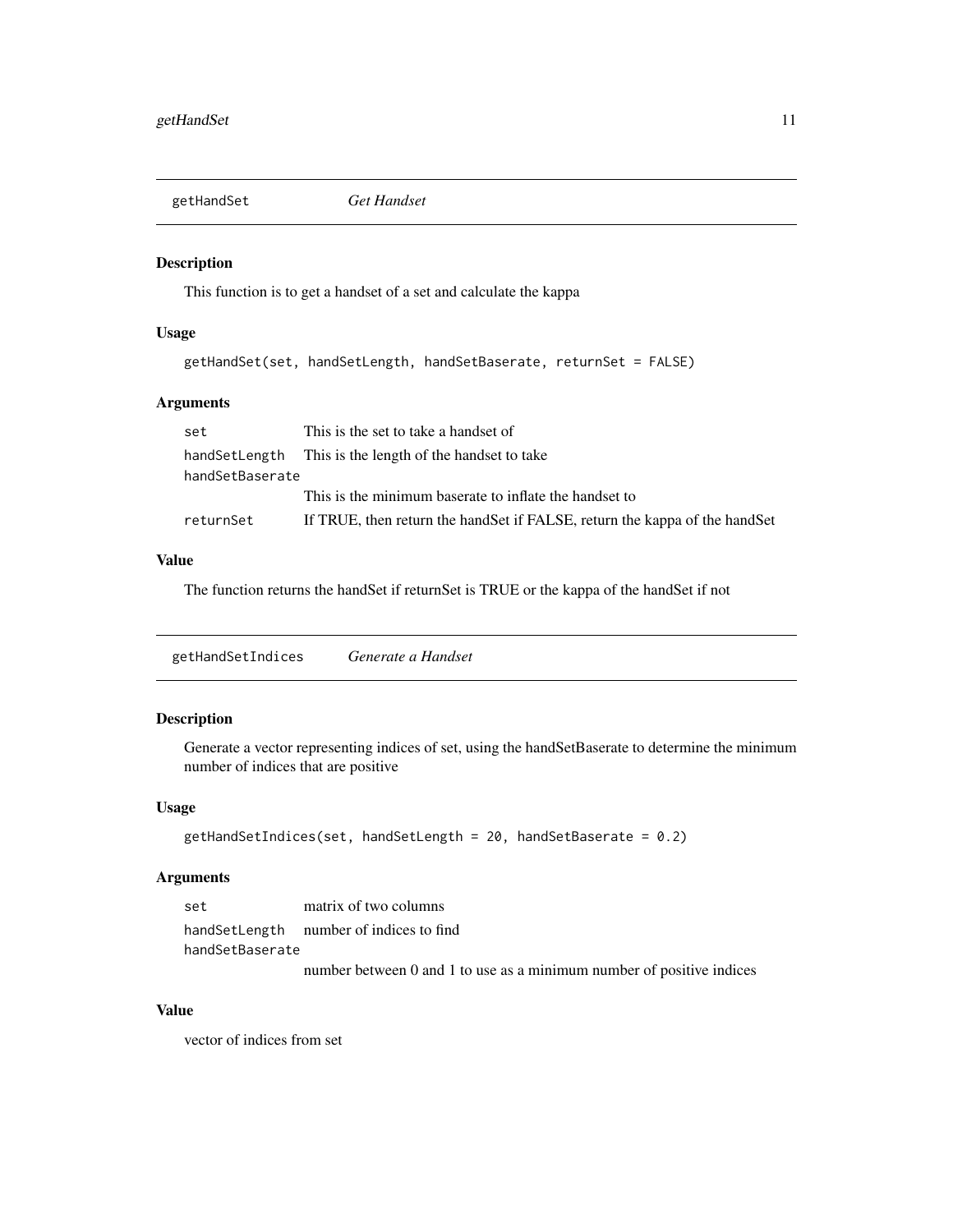<span id="page-11-0"></span>getHand\_kappa *getHand\_kappa*

# Description

This function returns kappa calculated from a Handset taken from a larger Contingency Table

#### Usage

```
getHand_kappa(ct, handSetLength, handSetBaserate)
```
#### Arguments

ct KPs matrix of kappa (column 1) and precision (column 2) values handSetLength The length of the [testSet](#page-11-1) (ignored unless *data* is an observed kappa value) handSetBaserate baserate to inflate the sampled contingency table to

#### Value

Kappa as double

<span id="page-11-1"></span>getTestSet *Get Test Set*

# Description

This function gets a *testSet* from a larger [codeSet](#page-5-1) given certain sampling parameters.

# Usage

```
getTestSet(set, testSetLength, testSetBaserateInflation = 0)
```

| set                      | The codeSet from which the <i>testSet</i> is taken                   |
|--------------------------|----------------------------------------------------------------------|
|                          | testSetLength The length of the <i>testSet</i> to be taken           |
| testSetBaserateInflation |                                                                      |
|                          | The minimum guaranteed baserate of the <i>testSet</i> . Default to 0 |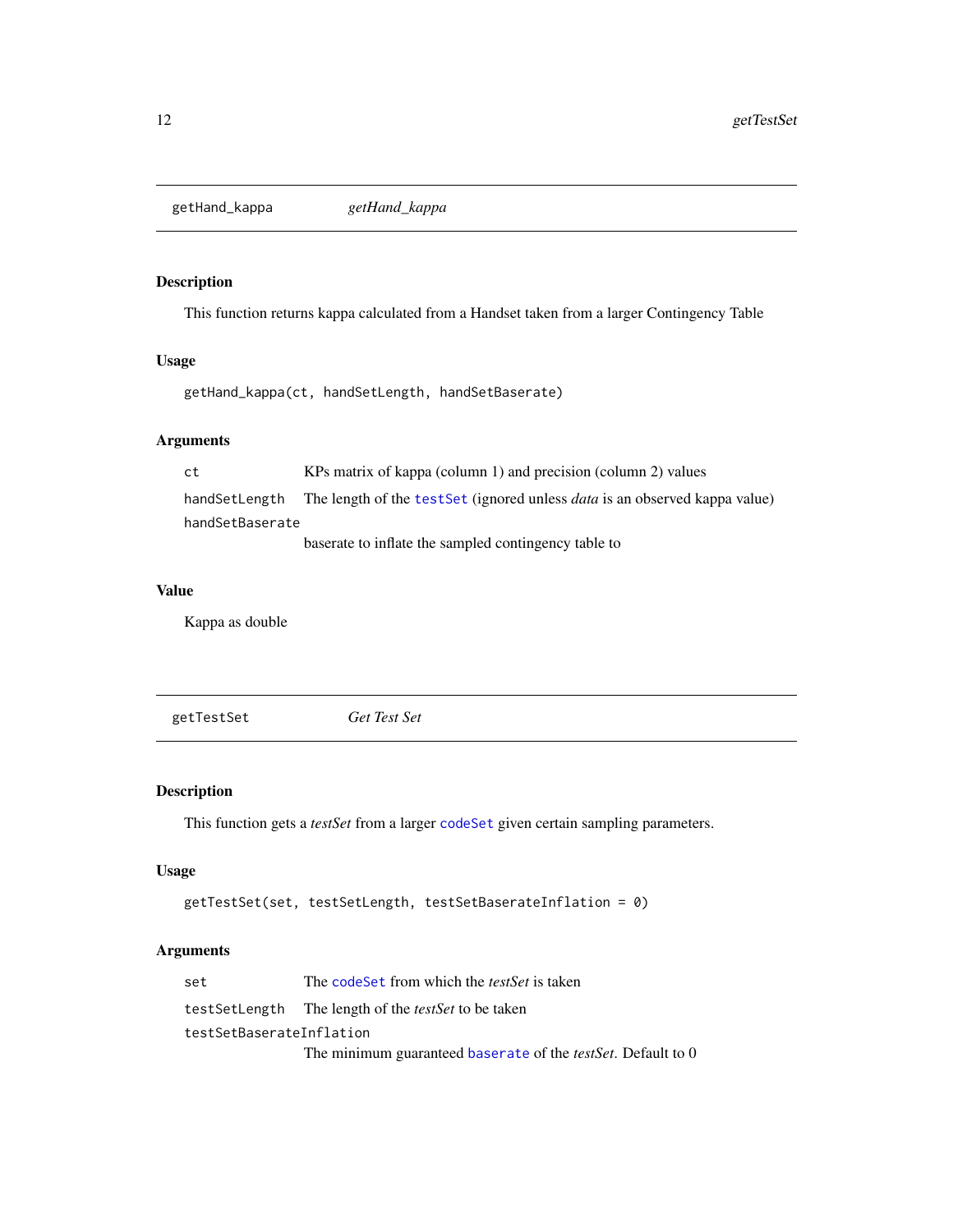#### <span id="page-12-0"></span>kappa terministra kapang kalendar kabupatèn Kabupatèn Kabupatèn Kabupatèn Kabupatèn Kabupatèn Kabupatèn Kabupa

# Details

A *testSet* is a [codeSet](#page-5-1) that is a subset of a larger [codeSet](#page-5-1) with a given set of properties. A *testSet* is constructed by sampling (without replacement) P rows from rows in the larger [codeSet](#page-5-1) where the first rater's code was 1, and then appending an additional sample (without replacement) of R rows taken at random from the larger [codeSet](#page-5-1) excluding rows included in the first P rows sampled. P is computed as the minbaserate \* length of the *testset*. R is computed as testSetLength - P. The result of this sampling procedure is to create a sample with a minimum baserate regardless of the baserate of the larger [codeSet](#page-5-1).If *testSetBaserateInflation* is set to zero, the function selects rows at random.

### Value

A [codeSet](#page-5-1) with the properties specified

<span id="page-12-1"></span>

# kappa *Calculate kappa*

#### Description

This function calculates Cohen's kappa on a [contingencyTable](#page-6-1) or a [codeSet](#page-5-1)

#### Usage

kappa(data)

#### Arguments

data A [contingencyTable](#page-6-1) or a [codeSet](#page-5-1)

### Value

The kappa of the [contingencyTable](#page-6-1) or [codeSet](#page-5-1)

#### See Also

[kappaSet](#page-13-1) and [kappaCT](#page-13-2)

#### Examples

```
#Given a code set
kappa(data = codeSet)
```
#Given a contingency Table kappa(data = contingencyTable)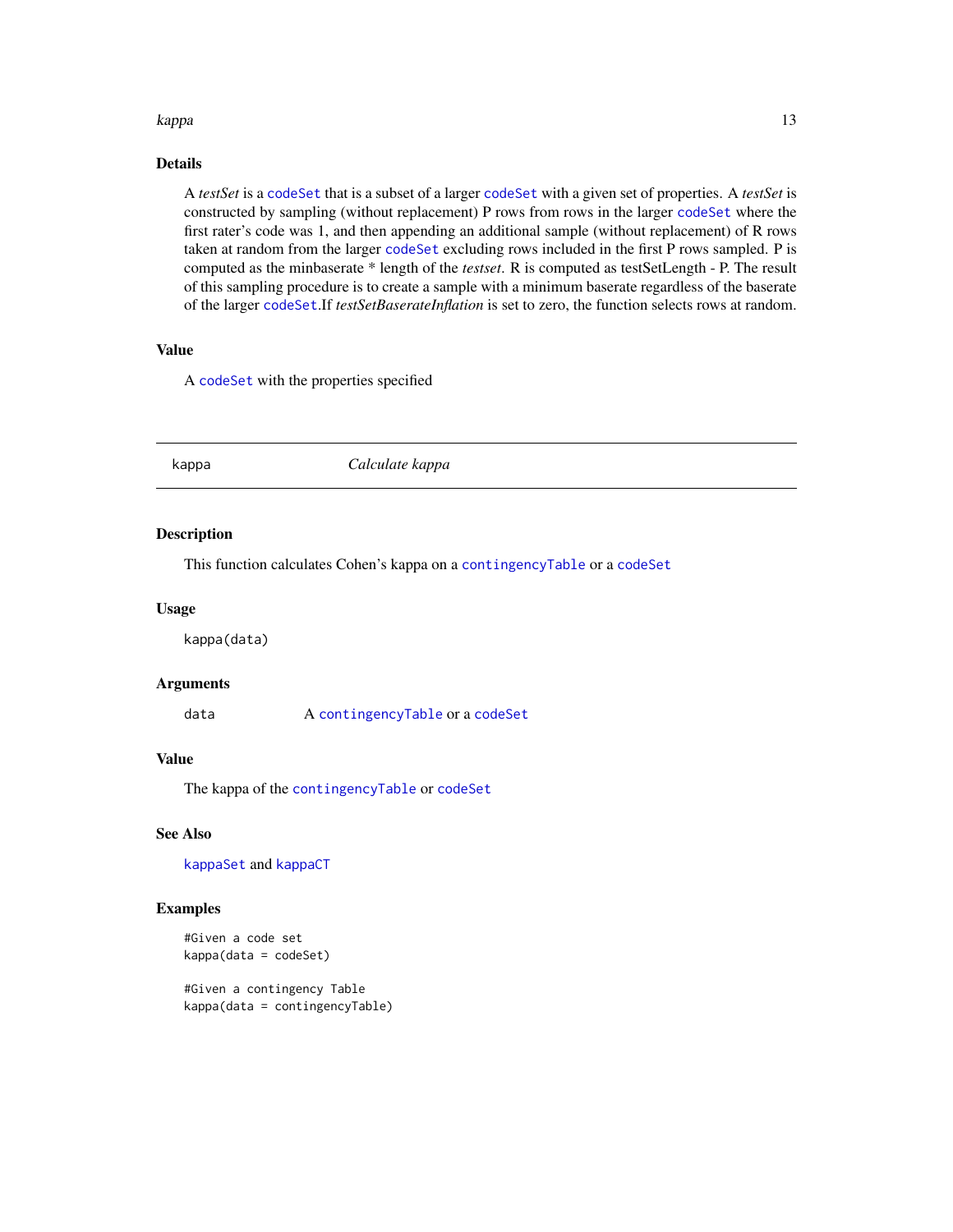<span id="page-13-2"></span><span id="page-13-0"></span>

This function calculates Cohen's kappa on a [contingencyTable](#page-6-1). Called by [kappa](#page-12-1).

# Usage

```
kappaCT(ct)
```
# Arguments

ct A [contingencyTable](#page-6-1)

# Value

The kappa of the [contingencyTable](#page-6-1)

# See Also

[kappa](#page-12-1) and [kappaSet](#page-13-1)

<span id="page-13-1"></span>kappaSet *Calculate kappa (Set)*

# Description

This function calculates Cohen's kappa for a given [codeSet](#page-5-1). Called by [kappa](#page-12-1).

# Usage

kappaSet(set)

### Arguments

set A [codeSet](#page-5-1)

# Value

The kappa of the [codeSet](#page-5-1)

# See Also

[kappa](#page-12-1) and [kappaCT](#page-13-2)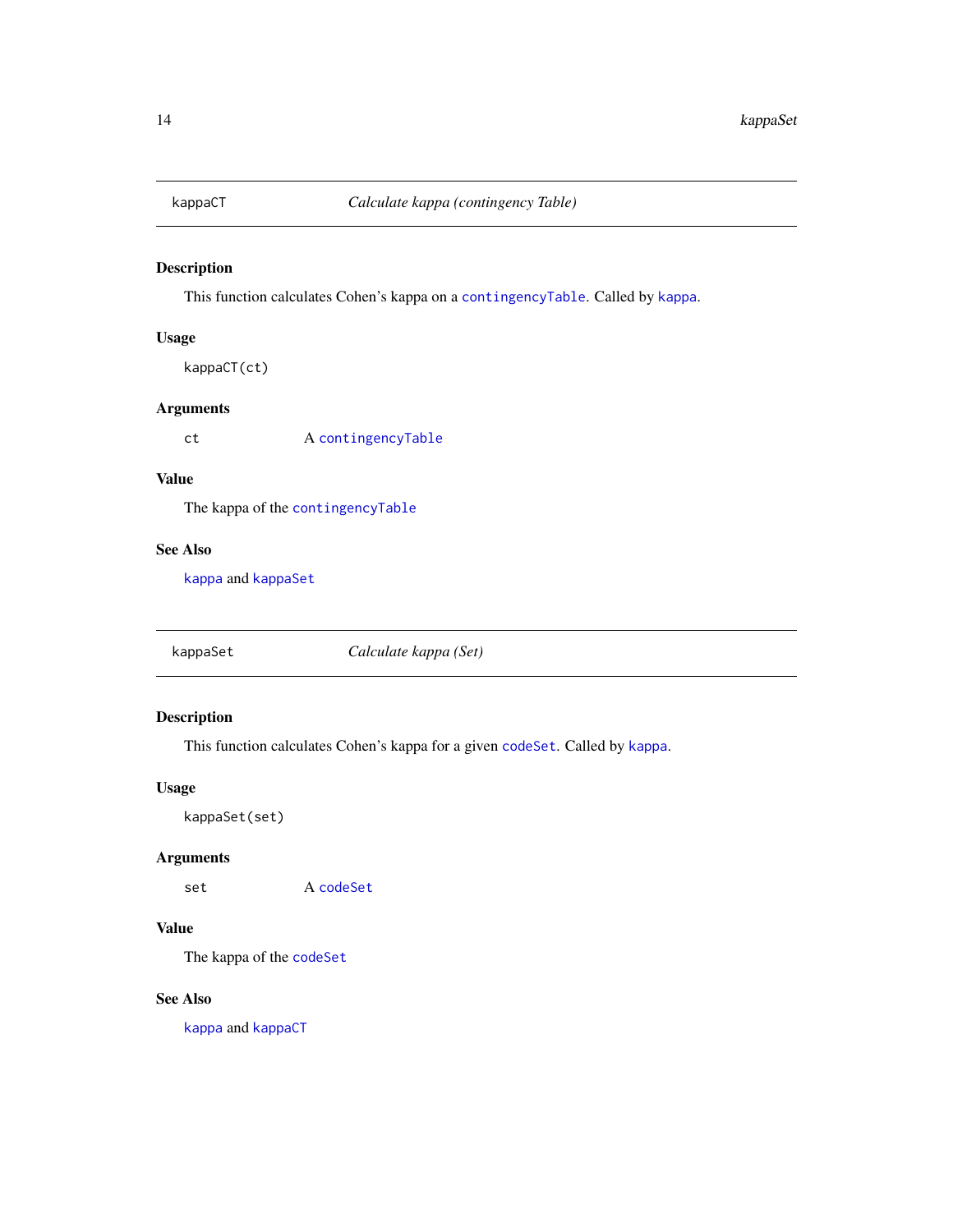<span id="page-14-0"></span>kappa\_ct *kappa\_ct*

# Description

Calculate kappa from a contingency table

# Usage

kappa\_ct(ct)

# Arguments

ct [TBD]

random\_contingency\_table

*random\_contingency\_table*

# Description

random\_contingency\_table

# Usage

```
random_contingency_table(
  setLength,
 baserate,
 kappaMin,
 kappaMax,
 minPrecision = 0,
 maxPrecision = 1
)
```

| setLength    | [TBD] |
|--------------|-------|
| baserate     | [TBD] |
| kappaMin     | [TBD] |
| kappaMax     | [TBD] |
| minPrecision | [TBD] |
| maxPrecision | [TBD] |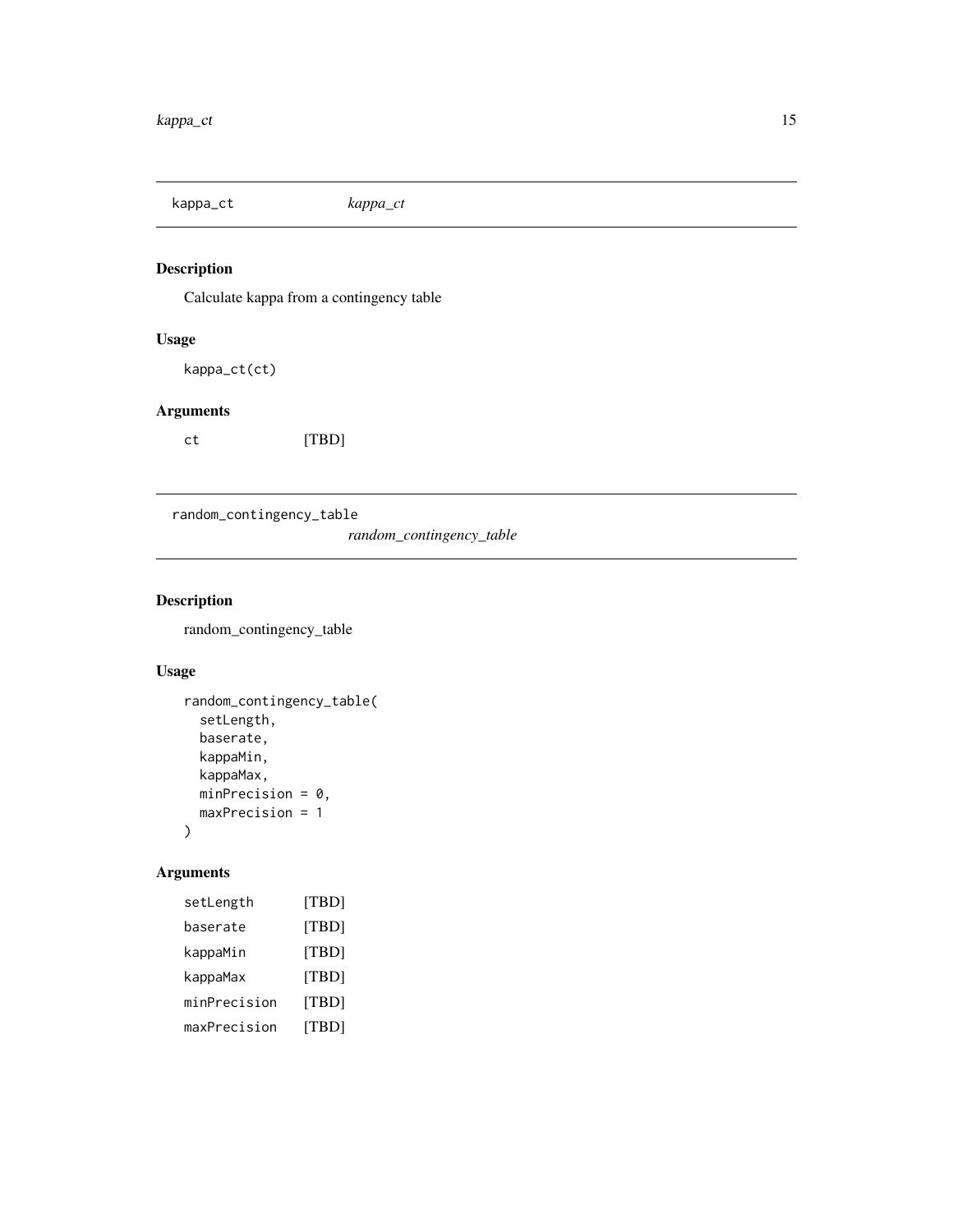<span id="page-15-0"></span>recall *recall*

# Description

recall

# Usage

recall(kappa, BR, P)

# Arguments

| kappa     | double |
|-----------|--------|
| <b>BR</b> | double |
| P         | double |

#### Value

Recall calculated from provided kappa, BR, and P

<span id="page-15-1"></span>

|--|

# Description

This function calculates rho for a [testSet](#page-11-1), [contingencyTable](#page-6-1), or an observed kappa value with associated set parameters (testSetLength and OcSBaserate).

# Usage

```
rho(
 x,
 OcSBaserate = NULL,
 testSetLength = NULL,
  testSetBaserateInflation = 0,
 OcSLength = 10000,
  replicates = 800,
  ScSKappaThreshold = 0.9,
  ScSKappaMin = 0.4,
  ScSPrecisionMin = 0.6,
  ScSPrecisionMax = 1
)
```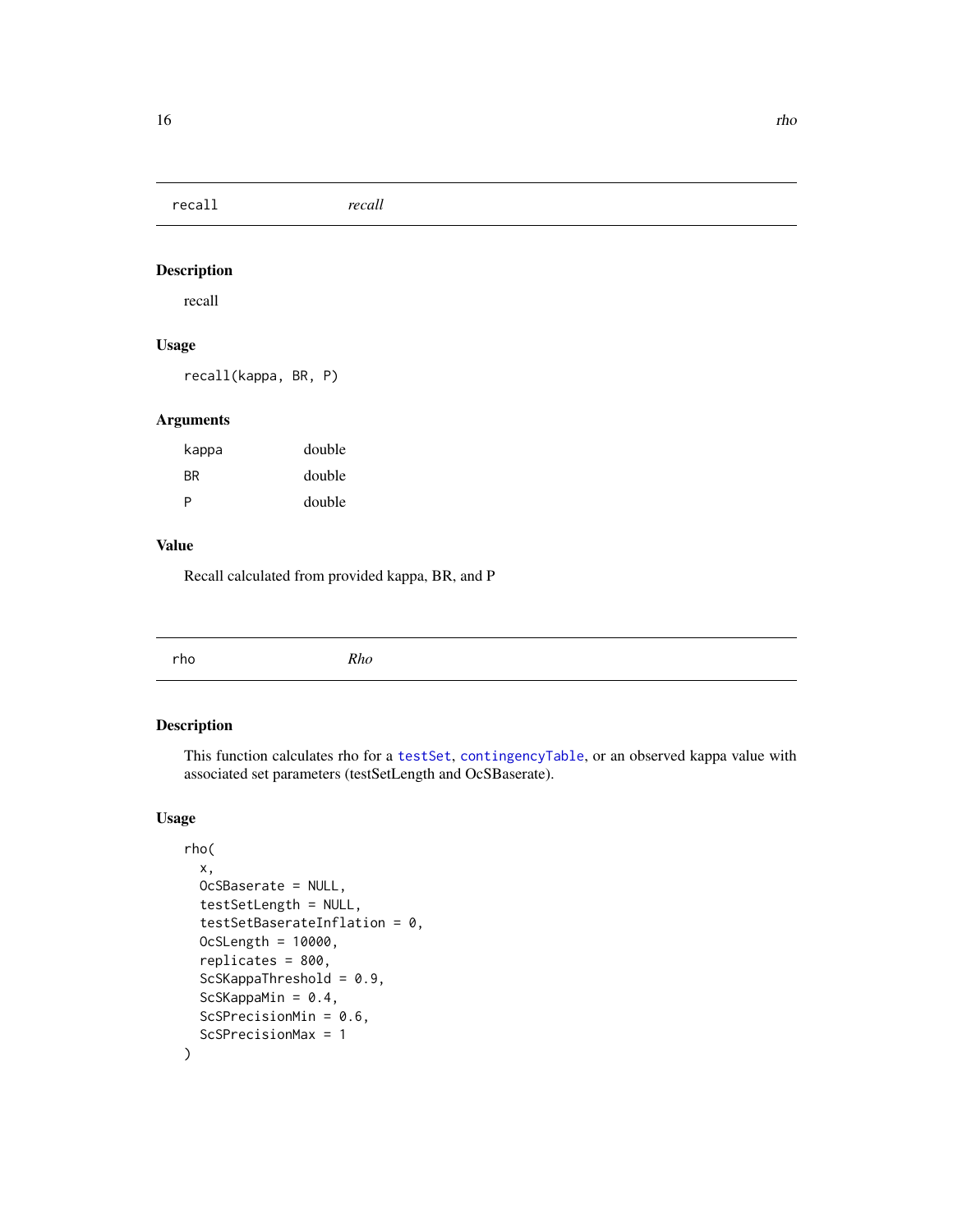<span id="page-16-0"></span>

| X                        | The observed kappa value, testSet or contingencyTable that will be tested<br>with rho                                                |  |  |
|--------------------------|--------------------------------------------------------------------------------------------------------------------------------------|--|--|
| OcSBaserate              | The baserate of the observed code Set (defaults to baserate of test Set or<br>contingencyTable)                                      |  |  |
| testSetLength            | The length of the testSet (ignored unless <i>data</i> is an observed kappa value)                                                    |  |  |
| testSetBaserateInflation |                                                                                                                                      |  |  |
|                          | The minimum baserate from the sampling procedure                                                                                     |  |  |
| OcSLength                | The length of the observed codeSet                                                                                                   |  |  |
| replicates               | The number of simulated codeSets to use in the null hypothesis distribution for<br>rho; similar to replicates in a Monte Carlo study |  |  |
| ScSKappaThreshold        |                                                                                                                                      |  |  |
|                          | The maximum kappa value used to generate simulated codeSets in the null<br>hypothesis distribution for rho                           |  |  |
| ScSKappaMin              | The minimum kappa value used to generate simulated codeSets in the null<br>hypothesis distribution for rho                           |  |  |
| ScSPrecisionMin          |                                                                                                                                      |  |  |
|                          | The minimum precision to be used for generation of simulated codeSets in the<br>null hypothesis distribution for rho                 |  |  |
| ScSPrecisionMax          |                                                                                                                                      |  |  |
|                          | The maximum precision to be used for generation of simulated codeSets in the<br>null hypothesis distribution for rho                 |  |  |
|                          |                                                                                                                                      |  |  |

#### Details

Rho is a Monte Carlo rejective method of interrater reliability statistics, implemented here for Cohen's Kappa. Rho constructs a collection of data sets in which kappa is below a specified threshold, and computes the empirical distribution on kappa based on the specified sampling procedure. Rho returns the percent of the empirical distribution greater than or equal to an observed kappa. As a result, Rho quantifies the type 1 error in generalizing from an observed test set to a true value of agreement between two raters.

Rho starts with an observed kappa value, calculated on a subset of a [codeSet](#page-5-1), known as an observed [testSet](#page-11-1), and a *kappa threshold* which indicates what is considered significant agreement between raters.

It then generates a collection of fully-coded, simulated [codeSets](#page-11-1) (ScS), further described in [createSimulatedCodeSet](#page-7-1), all of which have a kappa value below the kappa threshold and similar properties as the original [codeSet](#page-5-1).

Then, kappa is calculated on a [testSet](#page-11-1) sampled from each of the ScSs in the collection to create a null hypothesis distribution. These [testSets](#page-11-1) mirror the observed [testSets](#page-11-1) in their size and sampling method. How these [testSets](#page-11-1) are sampled is futher described in [getTestSet](#page-11-1).

The null hypothesis is that the observed [testSet](#page-11-1), was sampled from a data set, which, if both raters were to code in its entirety, would result in a level of agreement below the kappa threshold.

For example, using an alpha level of 0.05, if the observed kappa is greater than 95 percent of the kappas in the null hypothesis distribution, the null hypothesis is rejected. Then one can conclude that the two raters would have acceptable agreement had they coded the entire data set.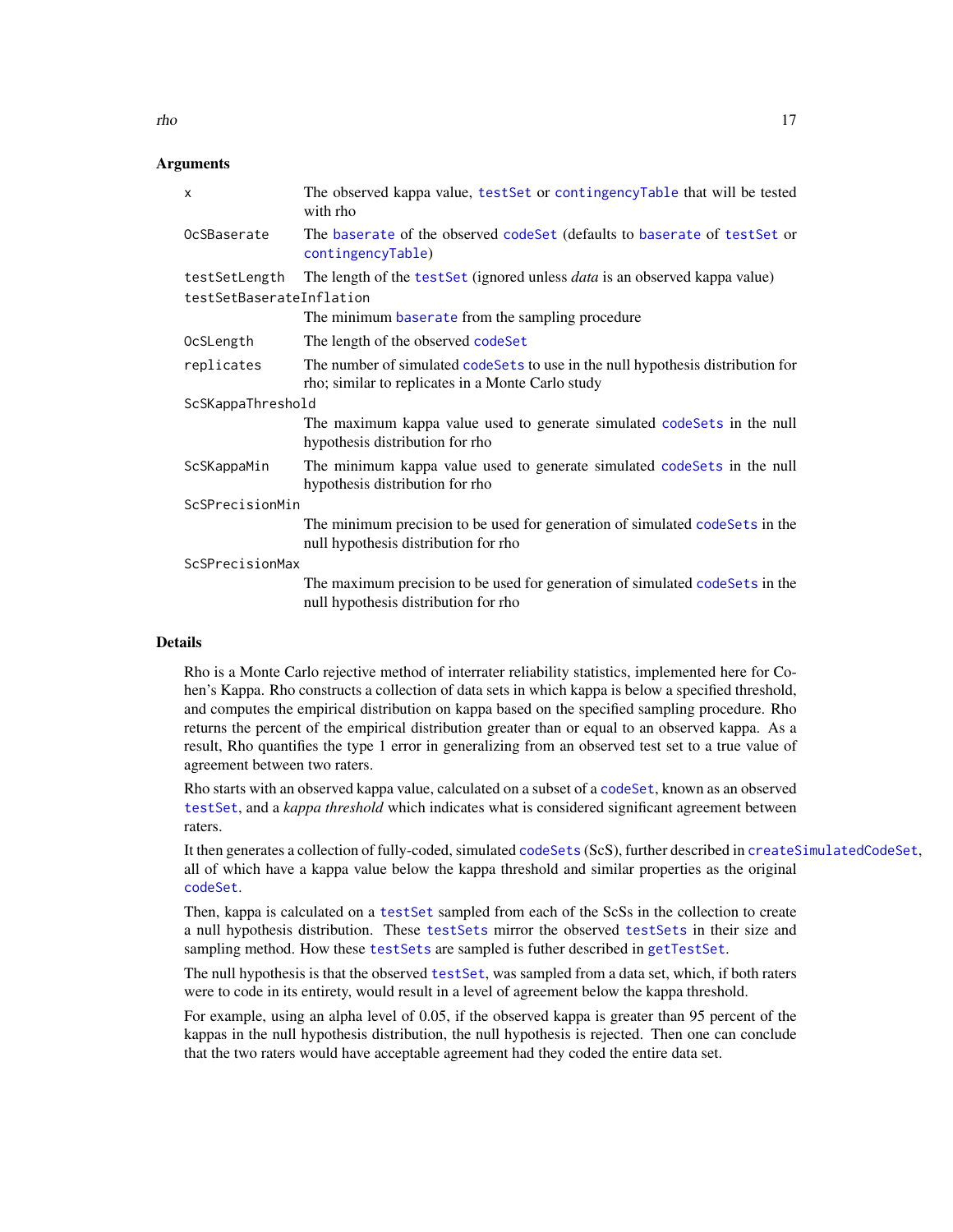# Value

rho for the given parameters

rho and kappa for the given data and parameters (unless kappa is given)

#### See Also

[rho](#page-15-1)

# Examples

```
# Given an observed kappa value
rho(x = 0.88, OcSBaserate = 0.2, testSetLength = 80)# Given a test Set
rho(x = codeSet)# Given a contingency Table
rho(x = contingencyTable)
```
rho.file *Rho using a file*

#### Description

This function calculates rho and kappa for a given [testSet](#page-11-1) as defined by the file and columns (col1, col2), and returns a list containing both values. Called by [rho](#page-15-1).

#### Usage

```
rho.file(
 x,
 col1,
  col2,
 OcSBaserate = NULL,
  testSetBaserateInflation = 0,
 OcSLength = 10000,
  replicates = 800,
  ScSKappaThreshold = 0.9,
  ScSKappaMin = 0.4,
  ScSPrecisionMin = 0.6,
  ScSPrecisionMax = 1
\mathcal{E}
```
<span id="page-17-0"></span>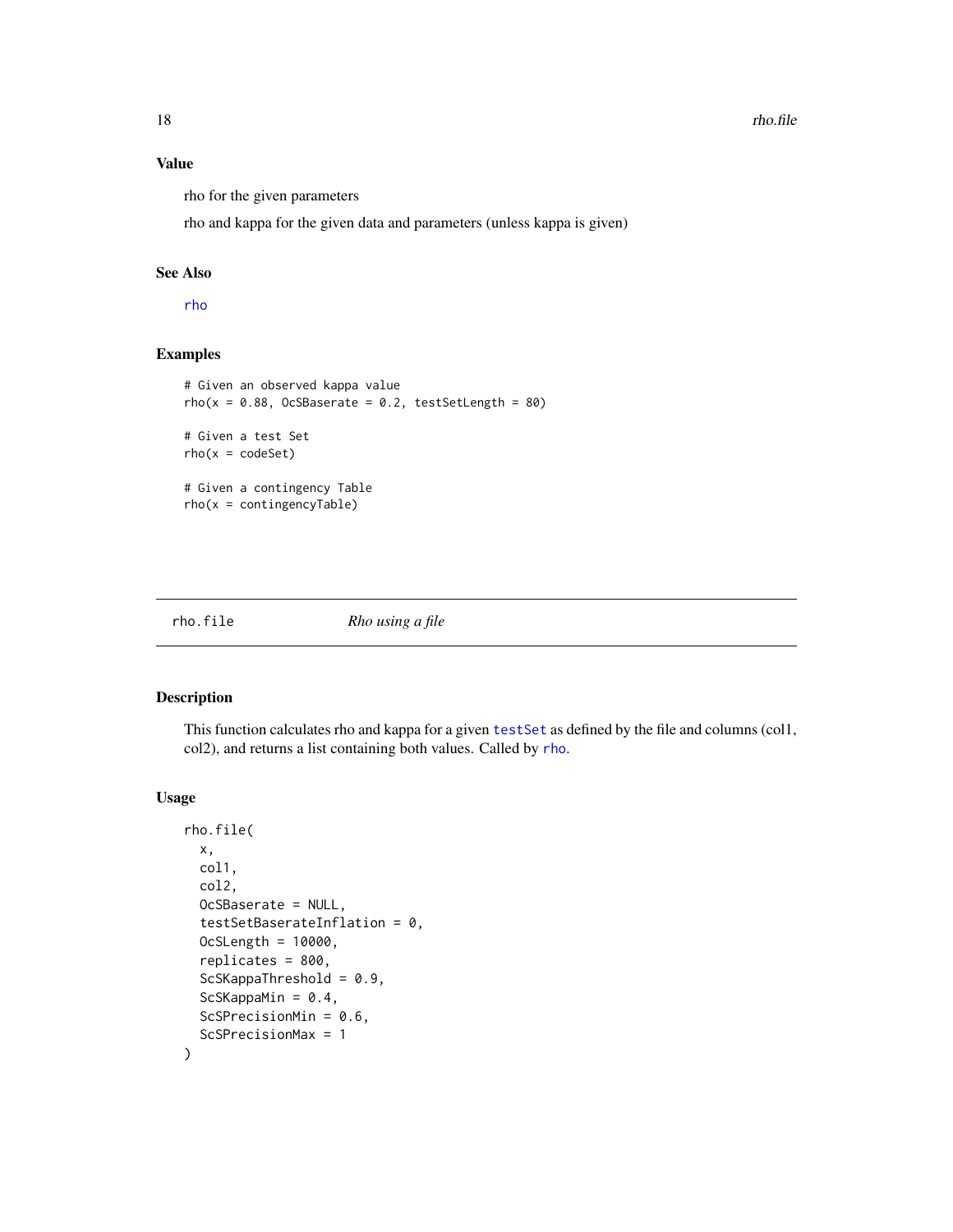#### <span id="page-18-0"></span> $r_{\rm th}$  rhoCT 19

# Arguments

|              | X                            | The observed kappa value, test Set or contingency Table that will be tested<br>with rho                                              |
|--------------|------------------------------|--------------------------------------------------------------------------------------------------------------------------------------|
|              | col1                         | The first column from file                                                                                                           |
|              | col2                         | The second column from file                                                                                                          |
|              | OcSBaserate                  | The baserate of the observed codeSet (defaults to baserate of testSet or<br>contingencyTable)                                        |
|              | testSetBaserateInflation     |                                                                                                                                      |
|              |                              | The minimum baserate from the sampling procedure                                                                                     |
|              | OcSLength                    | The length of the observed codeSet                                                                                                   |
|              | replicates                   | The number of simulated codeSets to use in the null hypothesis distribution for<br>rho; similar to replicates in a Monte Carlo study |
|              | ScSKappaThreshold            |                                                                                                                                      |
|              |                              | The maximum kappa value used to generate simulated codeSets in the null<br>hypothesis distribution for rho                           |
|              | ScSKappaMin                  | The minimum kappa value used to generate simulated codeSets in the null<br>hypothesis distribution for rho                           |
|              | ScSPrecisionMin              |                                                                                                                                      |
|              |                              | The minimum precision to be used for generation of simulated codeSets in the<br>null hypothesis distribution for rho                 |
|              | ScSPrecisionMax              |                                                                                                                                      |
|              |                              | The maximum precision to be used for generation of simulated codeSets in the<br>null hypothesis distribution for rho                 |
| <b>Value</b> |                              |                                                                                                                                      |
|              | the for the given parameters |                                                                                                                                      |
|              |                              |                                                                                                                                      |

A list of the format:

rho The rho of the [codeSet](#page-5-1)

kappa The Cohen's Kappa of the [codeSet](#page-5-1)

#### See Also

[rho](#page-15-1)

<span id="page-18-1"></span>rhoCT *Rho (contingency Table)*

# Description

This function calculates rho and kappa for a given [contingencyTable](#page-6-1), and returns a list containing both values. Called by [rho](#page-15-1).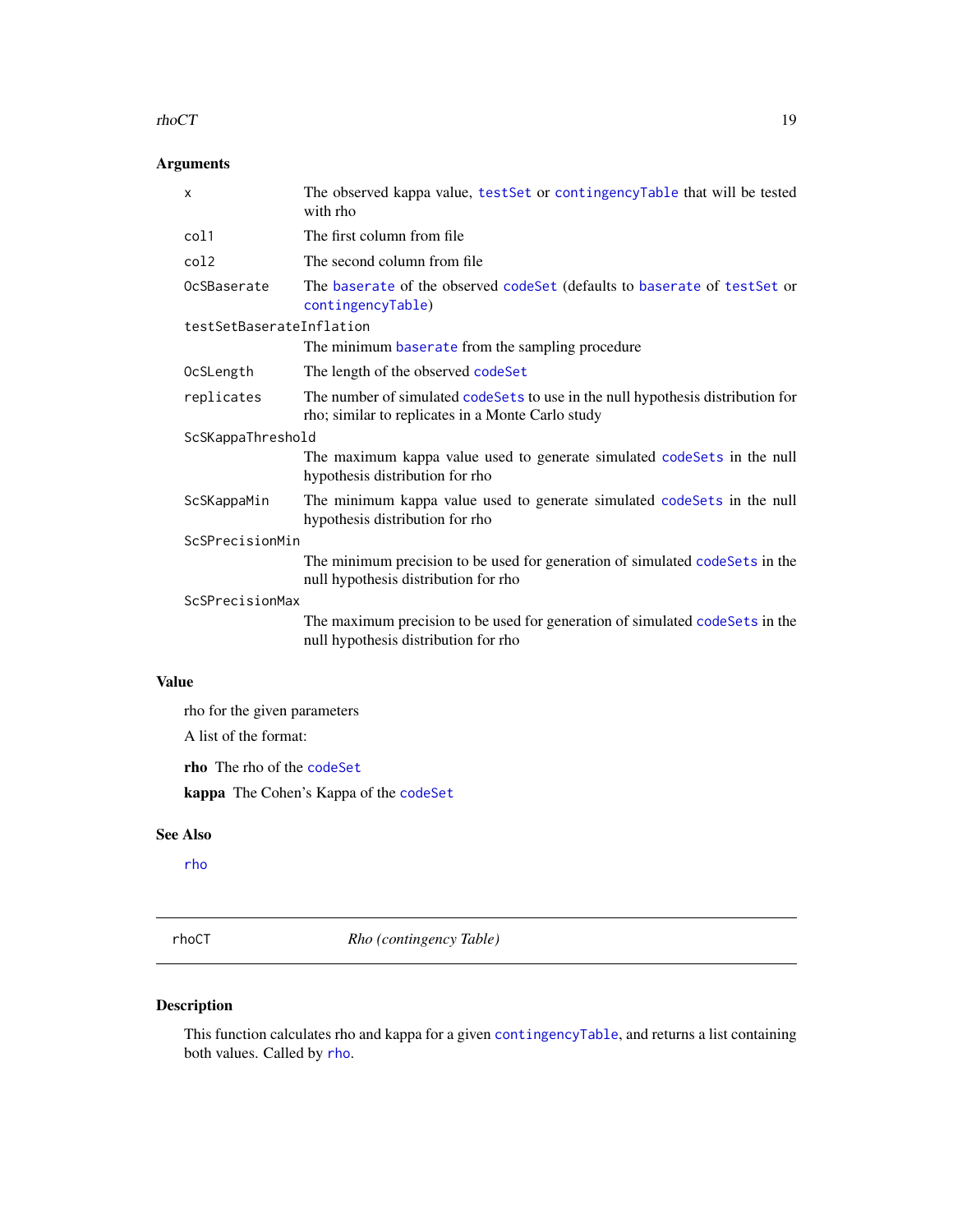# Usage

```
rhoCT(
 x,
 OcSBaserate = NULL,
  testSetBaserateInflation = 0,
 OcSLength = 10000,
  replicates = 800,
  ScSKappaThreshold = 0.9,
  ScSKappaMin = 0.4,
  ScSPrecisionMin = 0.6,
  ScSPrecisionMax = 1
)
```
# Arguments

|                          | X                 | The observed kappa value, testSet or contingencyTable that will be tested<br>with rho                                                |
|--------------------------|-------------------|--------------------------------------------------------------------------------------------------------------------------------------|
|                          | OcSBaserate       | The baserate of the observed code Set (defaults to baserate of test Set or<br>contingencyTable)                                      |
| testSetBaserateInflation |                   |                                                                                                                                      |
|                          |                   | The minimum baserate from the sampling procedure                                                                                     |
|                          | OcSLength         | The length of the observed codeSet                                                                                                   |
|                          | replicates        | The number of simulated codeSets to use in the null hypothesis distribution for<br>rho; similar to replicates in a Monte Carlo study |
|                          | ScSKappaThreshold |                                                                                                                                      |
|                          |                   | The maximum kappa value used to generate simulated codeSets in the null<br>hypothesis distribution for rho                           |
|                          | ScSKappaMin       | The minimum kappa value used to generate simulated codeSets in the null<br>hypothesis distribution for rho                           |
|                          | ScSPrecisionMin   |                                                                                                                                      |
|                          |                   | The minimum precision to be used for generation of simulated codeSets in the<br>null hypothesis distribution for rho                 |
|                          | ScSPrecisionMax   |                                                                                                                                      |
|                          |                   | The maximum precision to be used for generation of simulated codeSets in the<br>null hypothesis distribution for rho                 |
| Value                    |                   |                                                                                                                                      |

```
rho for the given parameters
```
A list of the format:

rho The rho of the [contingencyTable](#page-6-1) kappa The Cohen's Kappa of the [contingencyTable](#page-6-1)

# See Also

[rho](#page-15-1)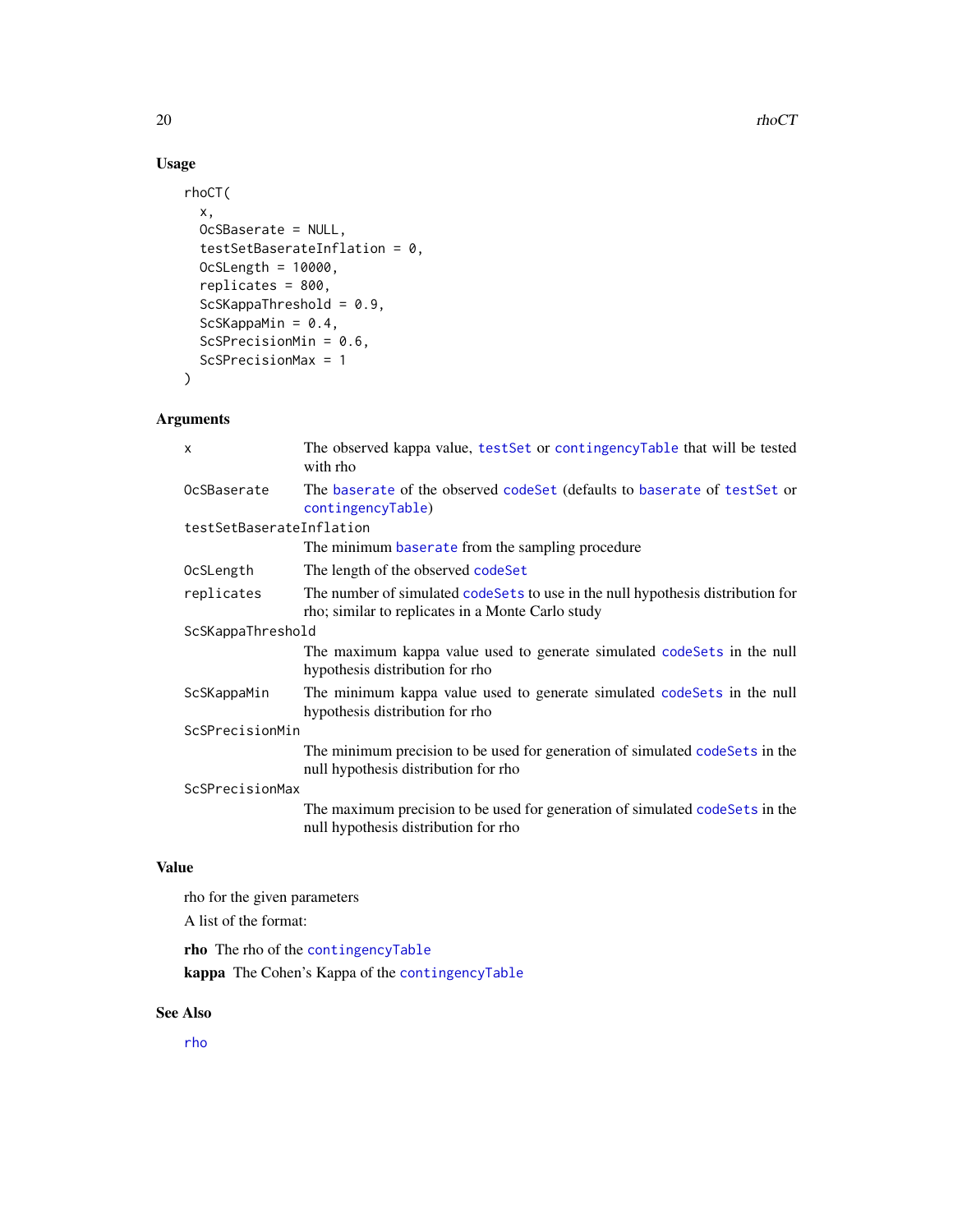<span id="page-20-1"></span><span id="page-20-0"></span>

This function calculates rho for an observed kappa value with associated set parameters (test-SetLength and OcSBaserate). Called by [rho](#page-15-1). A p-value is returned and if this value is less than 0.05, it is said that the handset does generalize to the entire set

#### Usage

```
rhoK(
 x,
 OcSBaserate,
  testSetLength,
  testSetBaserateInflation = 0,
 OcSLength = 10000,
  replicates = 800,
  ScSKappaThreshold = 0.9,
  ScSKappaMin = 0.4,
  ScSPrecisionMin = 0.6,
  ScSPrecisionMax = 1,
 method = "standard"
)
```

| $\mathsf{x}$                              | The observed kappa value, test Set or contingency Table that will be tested<br>with rho                                              |  |
|-------------------------------------------|--------------------------------------------------------------------------------------------------------------------------------------|--|
| OcSBaserate                               | The baserate of the observed codeSet (defaults to baserate of testSet or<br>contingencyTable)                                        |  |
| testSetLength<br>testSetBaserateInflation | The length of the test Set (ignored unless <i>data</i> is an observed kappa value)                                                   |  |
|                                           | The minimum baserate from the sampling procedure                                                                                     |  |
| OcSLength                                 | The length of the observed codeSet                                                                                                   |  |
| replicates                                | The number of simulated codeSets to use in the null hypothesis distribution for<br>rho; similar to replicates in a Monte Carlo study |  |
| ScSKappaThreshold                         |                                                                                                                                      |  |
|                                           | The maximum kappa value used to generate simulated code Sets in the null<br>hypothesis distribution for rho                          |  |
| ScSKappaMin                               | The minimum kappa value used to generate simulated codeSets in the null<br>hypothesis distribution for rho                           |  |
| ScSPrecisionMin                           |                                                                                                                                      |  |
|                                           | The minimum precision to be used for generation of simulated codeSets in the<br>null hypothesis distribution for rho                 |  |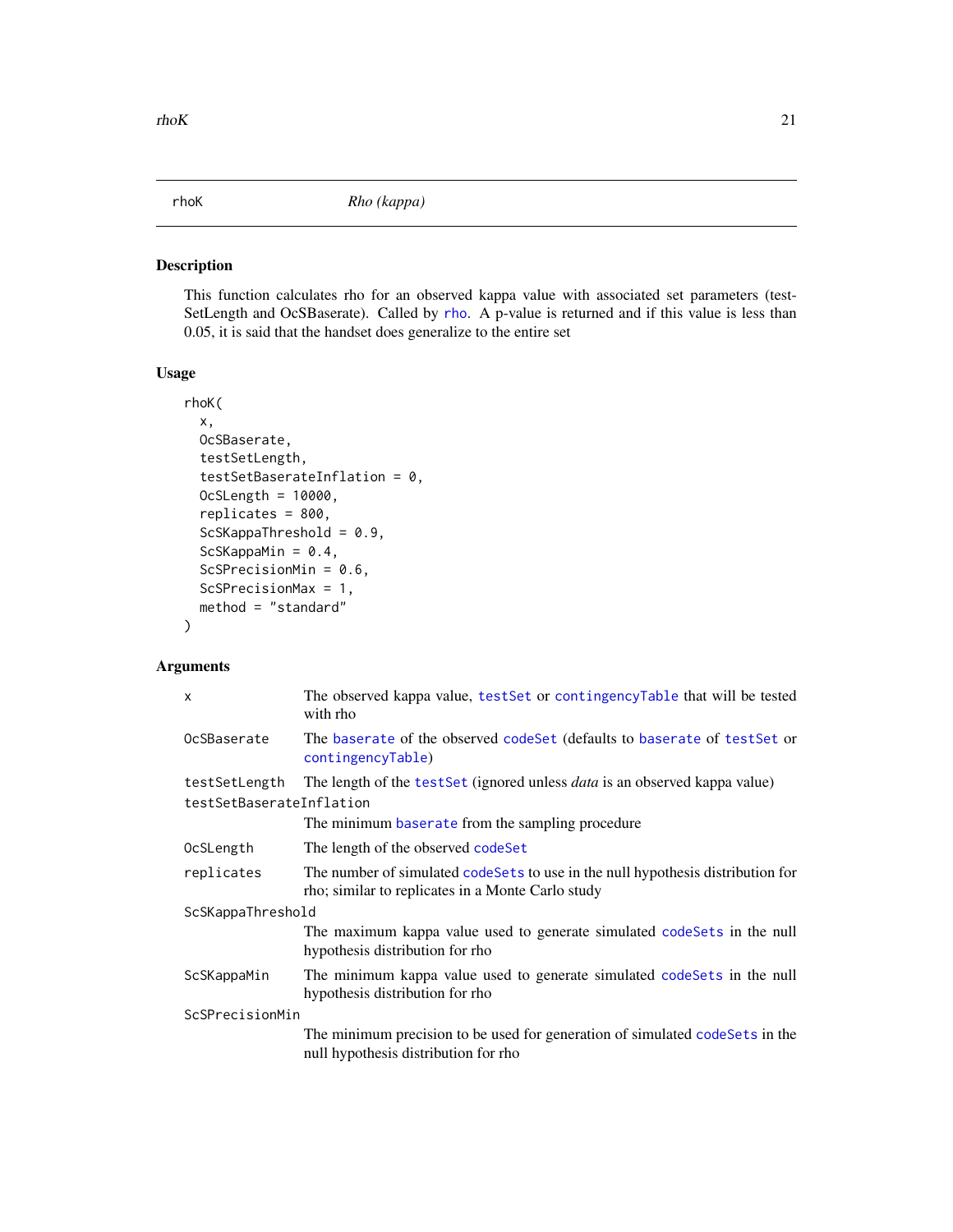<span id="page-21-0"></span>

| ScSPrecisionMax |                                                                                                                       |
|-----------------|-----------------------------------------------------------------------------------------------------------------------|
|                 | The maximum precision to be used for generation of simulated code Sets in the<br>null hypothesis distribution for rho |
| method          | set to "c" to calculate using the $C++$ implementation. Defaults to "standard"                                        |

# Value

rho for the given parameters

rho for the given parameters

#### See Also

[rho](#page-15-1)

<span id="page-21-1"></span>rhoMin *Rho Min*

# Description

This function calculates the minimum testSetLength where it is possible to get a rho less than alpha for the given parameters of rho.

#### Usage

```
rhomin(baserate, alpha = 0.05, inc = 10, printInc = FALSE, ...)
```
# Arguments

| baserate  | A baserate                                                                                                       |
|-----------|------------------------------------------------------------------------------------------------------------------|
| alpha     | The threshold of significance for rho (similar to an alpha level for a p value),<br>defaulted to 0.05            |
| inc       | An integer indicating by how much the test SetLength should increase each iter-<br>ation                         |
| printInc  | A boolean indicating whether to print out each increment value with it's corre-<br>sponding significance for rho |
| $\ddotsc$ | Any additional parameters passed into rho                                                                        |

# Value

The minimum length of testSet, to the nearest multiple of inc, greater than the minimum length, that would give a value where rho less than alpha becomes mathematically possible.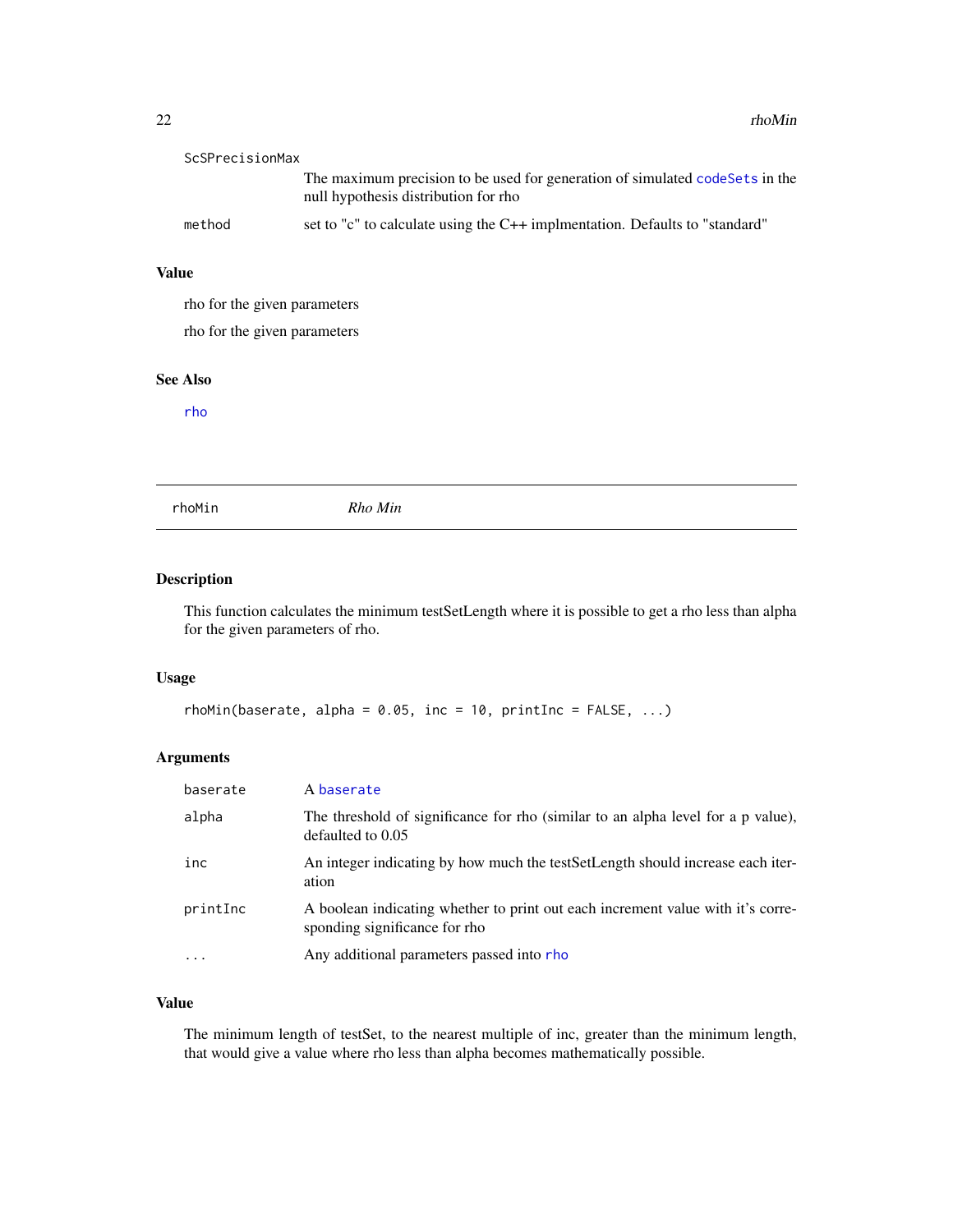#### <span id="page-22-0"></span> $rhoR$  23

#### Examples

```
#Add testSetBaserateInflation as an additional parameter
rhoMin(0.2, testSetBaserateInflation = 0.33)
#Add testSetBaserateInflation as well as changing inc and selecting printInc
```
 $rhomin(0.2, inc = 5, printInc = TRUE, testSetBaserateInflation = 0.33)$ 

#### rhoR *rhoR: A package for computing rho*

#### **Description**

Rho is used to test the generalization of inter rater reliability (IRR) statistics, in this case Cohen's Kappa.

Rho is a Monte Carlo rejective method of interrater reliability statistics, implemented here for Cohen's Kappa. Rho constructs a collection of data sets in which kappa is below a specified threshold, and computes the empirical distribution on kappa based on the specified sampling procedure. Rho returns the percent of the empirical distribution greater than or equal to an observed kappa. As a result, Rho quantifies the type 1 error in generalizing from an observed test set to a true value of agreement between two raters.

Rho starts with an observed kappa value, calculated on a subset of a [codeSet](#page-5-1), known as an observed [testSet](#page-11-1), and a *kappa threshold* which indicates what is considered significant agreement between raters.

It then generates a collection of fully-coded, simulated [codeSets](#page-11-1) (ScS), further described in [createSimulatedCodeSet](#page-7-1), all of which have a kappa value below the kappa threshold and similar properties as the original [codeSet](#page-5-1).

Then, kappa is calculated on a [testSet](#page-11-1) sampled from each of the ScSs in the collection to create a null hypothesis distribution. These [testSets](#page-11-1) mirror the observed [testSet](#page-11-1) in their size and sampling method. How these [testSets](#page-11-1) are sampled is futher described in [testSet](#page-11-1).

The null hypothesis is that the observed [testSet](#page-11-1), was sampled from a data set, which, if both raters were to code in its entirety, would result in a level of agreement below the kappa threshold.

For example, using an alpha level of 0.05, if the observed kappa is greater than 95 percent of the kappas in the null hypothesis distribution, the null hypothesis is rejected. Then one can conclude that the two raters would have acceptable agreement had they coded the entire data set.

### rho

```
Use rho rhoK rhoSet
rhoCT
```
#### kappa

Use [kappa](#page-12-1) [kappaSet](#page-13-1) [kappaCT](#page-13-2)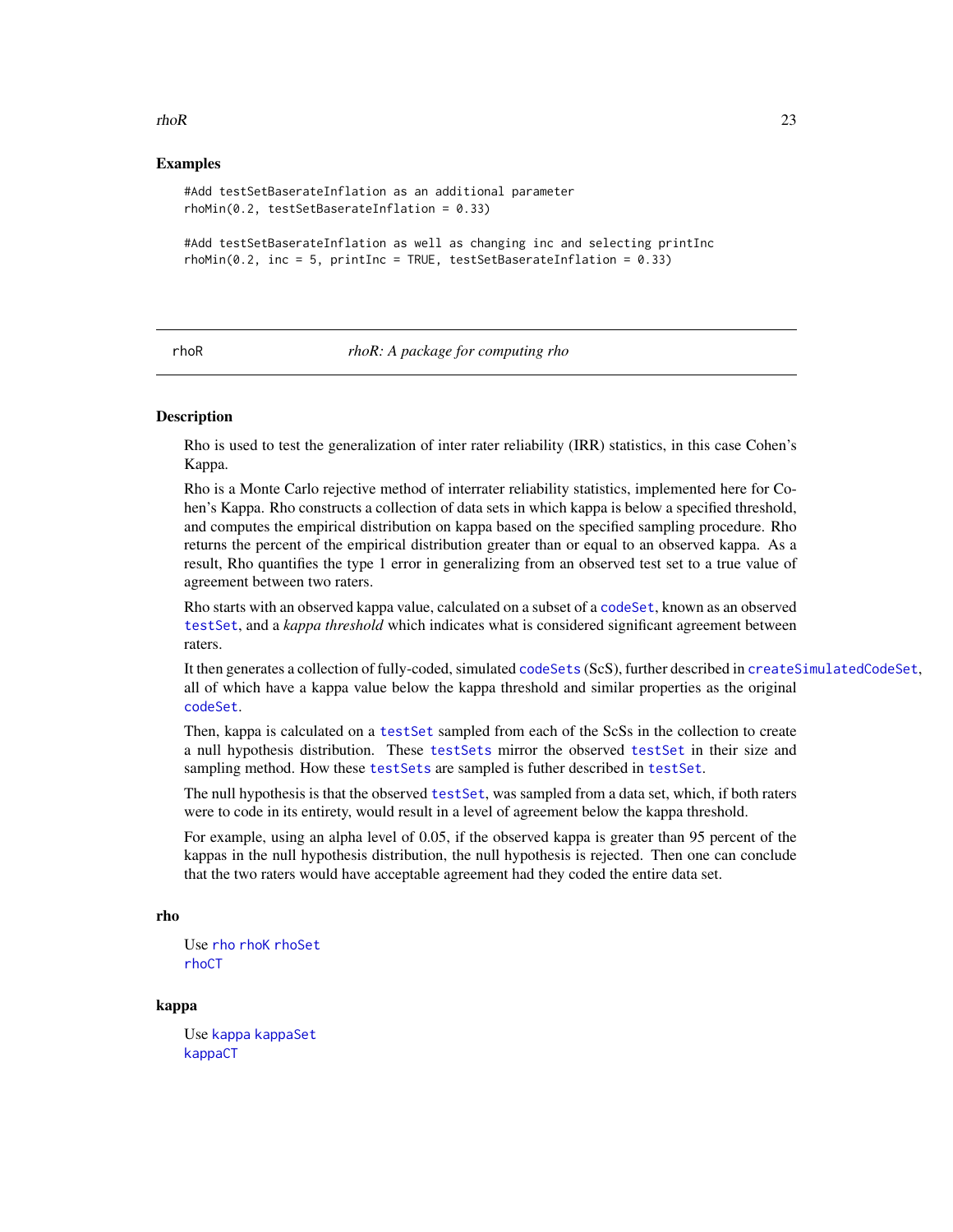<span id="page-23-0"></span>24 rhoSet

# rhoMin

Use [rhoMin](#page-21-1)

<span id="page-23-1"></span>

| Rho (set)<br>rhoSet |
|---------------------|
|---------------------|

# Description

This function calculates rho and kappa for a given [testSet](#page-11-1), and returns a list containing both values. Called by [rho](#page-15-1).

# Usage

```
rhoSet(
  x,
 OcSBaserate = NULL,
  testSetBaserateInflation = 0,
 OcSLength = 10000,
  replicates = 800,
  ScSKappaThreshold = 0.9,
  ScSKappaMin = 0.4,
  ScSPrecisionMin = 0.6,
  ScSPrecisionMax = 1
\mathcal{L}
```

| X                        | The observed kappa value, testSet or contingencyTable that will be tested<br>with rho                                                 |  |
|--------------------------|---------------------------------------------------------------------------------------------------------------------------------------|--|
| OcSBaserate              | The baserate of the observed code Set (defaults to baserate of test Set or<br>contingencyTable)                                       |  |
| testSetBaserateInflation |                                                                                                                                       |  |
|                          | The minimum baserate from the sampling procedure                                                                                      |  |
| OcSLength                | The length of the observed codeSet                                                                                                    |  |
| replicates               | The number of simulated code Sets to use in the null hypothesis distribution for<br>rho; similar to replicates in a Monte Carlo study |  |
| ScSKappaThreshold        |                                                                                                                                       |  |
|                          | The maximum kappa value used to generate simulated code Sets in the null<br>hypothesis distribution for rho                           |  |
| ScSKappaMin              | The minimum kappa value used to generate simulated codeSets in the null<br>hypothesis distribution for rho                            |  |
| ScSPrecisionMin          |                                                                                                                                       |  |
|                          | The minimum precision to be used for generation of simulated codeSets in the<br>null hypothesis distribution for rho                  |  |
| ScSPrecisionMax          |                                                                                                                                       |  |
|                          | The maximum precision to be used for generation of simulated codeSets in the<br>null hypothesis distribution for rho                  |  |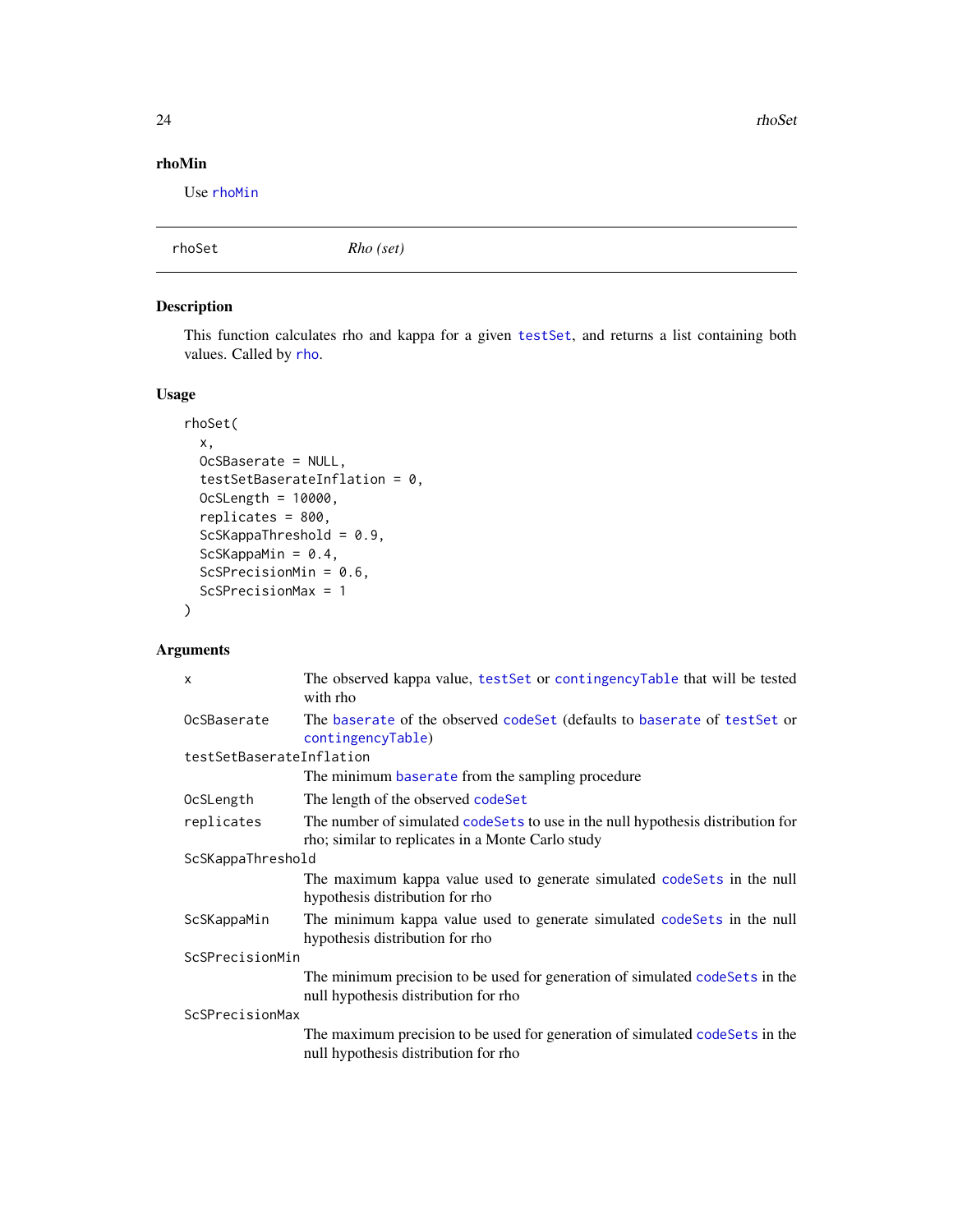# <span id="page-24-0"></span>Value

rho for the given parameters

A list of the format:

rho The rho of the [codeSet](#page-5-1)

kappa The Cohen's Kappa of the [codeSet](#page-5-1)

# See Also

[rho](#page-15-1)

sample\_contingency\_table

*sample\_contingency\_table*

# Description

sample\_contingency\_table

# Usage

sample\_contingency\_table(xx, n, forR = TRUE)

# Arguments

| хx   | contingency table matrix                                                  |
|------|---------------------------------------------------------------------------|
| - n  | int size of the contingency table                                         |
| forR | bool if true, add 1 to the results accounting for R indices starting at 1 |

\$.rating.set *Helper function to return special values on a rating set*

# Description

Helper function to return special values on a rating set

# Usage

## S3 method for class 'rating.set' x\$i

| x | Set or Contingency. Table |
|---|---------------------------|
|   | Value to search for       |